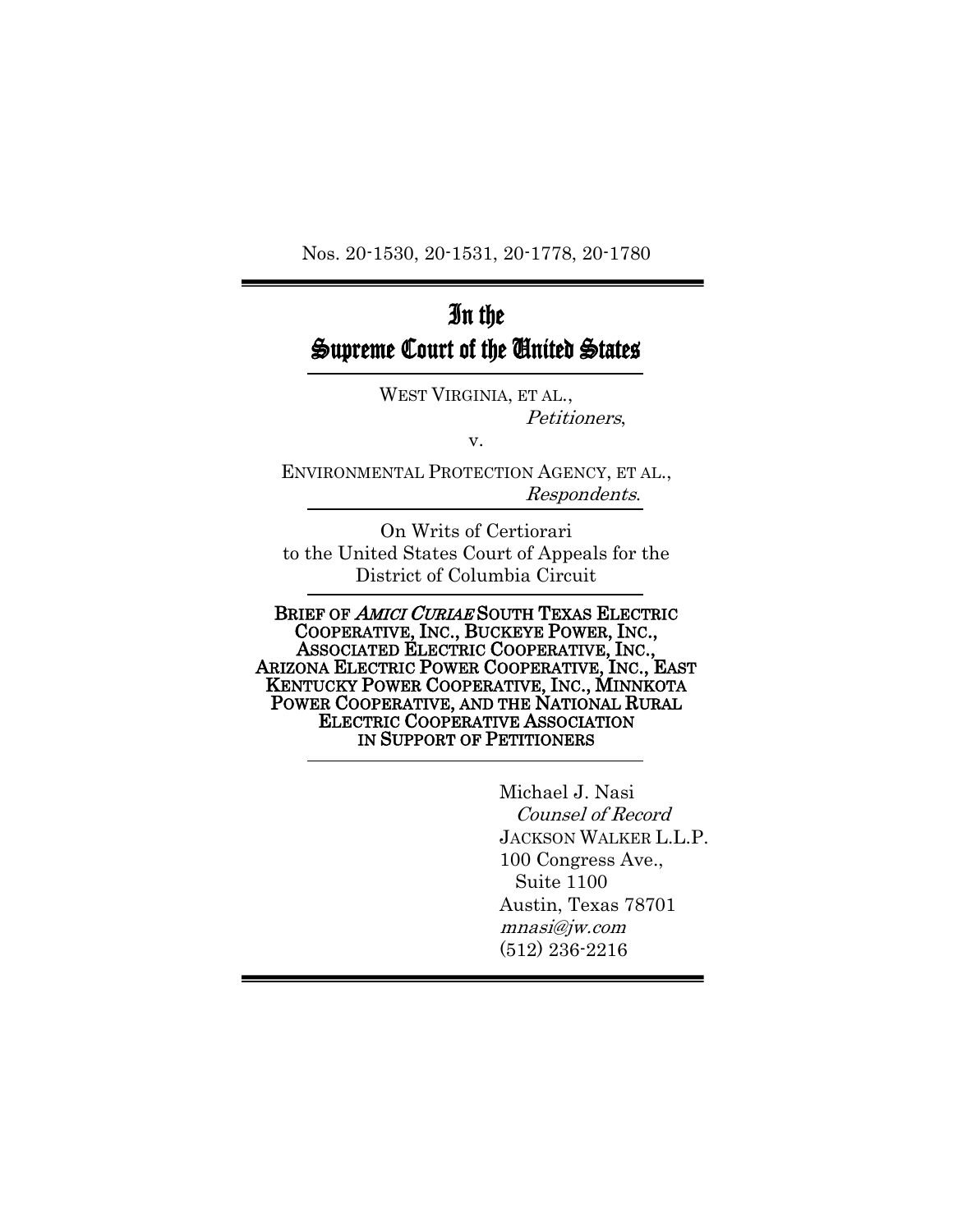## TABLE OF CONTENTS

| I. | The D.C. Circuit's Decision Ignores the<br>Plain Text of the Clean Air Act,<br>Undermining the Act's Inherent System<br>A. The D.C. Circuit's Interpretation of<br>Section 7411 Disregards Controlling<br>Text to Eviscerate the States' Role in<br>Controlling Air Pollution from |
|----|------------------------------------------------------------------------------------------------------------------------------------------------------------------------------------------------------------------------------------------------------------------------------------|
| 1. | The text and structure of CAA<br>sections $7411(a)(1)$ and (d)<br>guarantee States the flexibility<br>design standards of<br>to to<br>performance for their existing<br>sources to accommodate source-                                                                             |

### i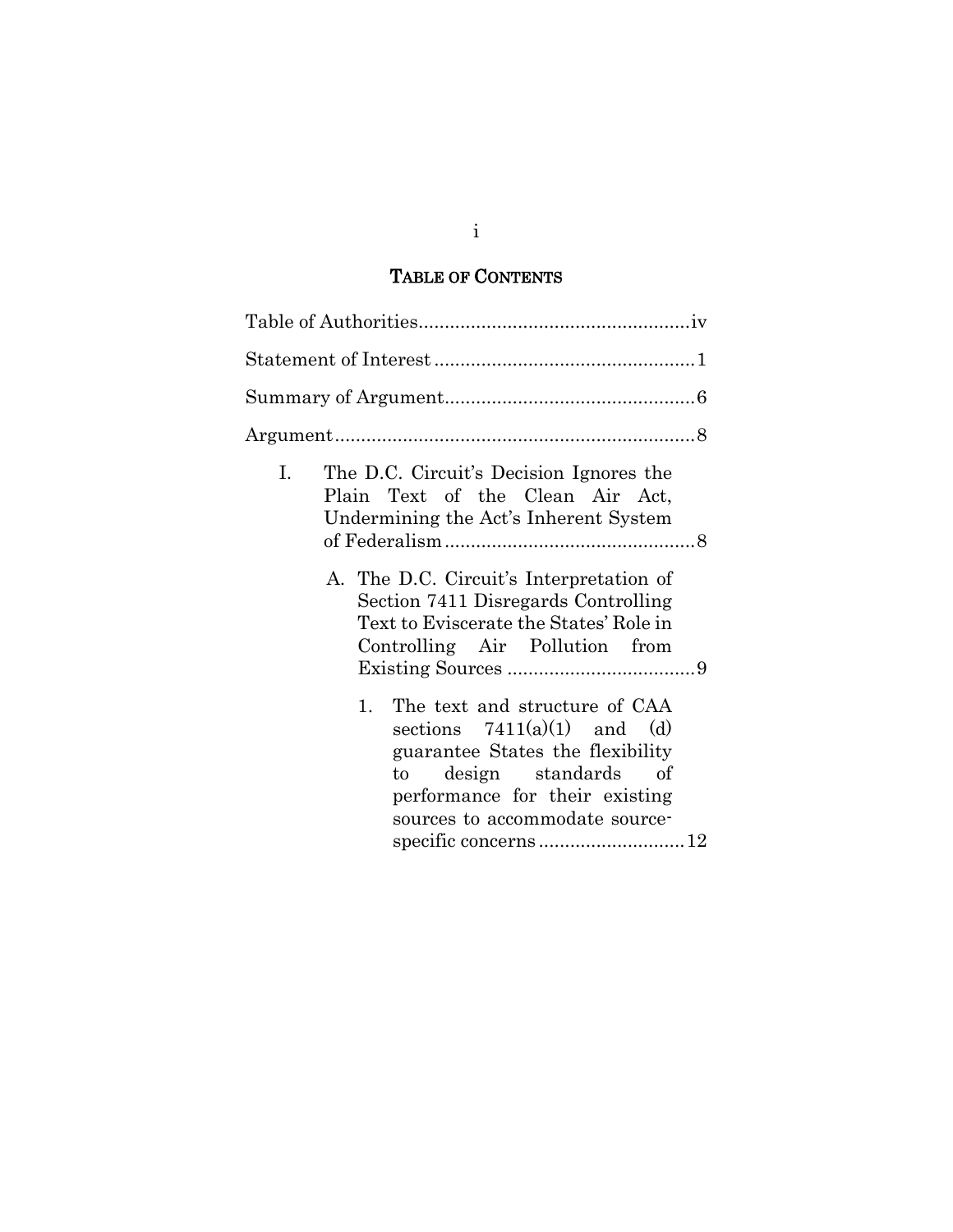| The D.C. Circuit's atextual<br>2.<br>reading of CAA section 7411                  |
|-----------------------------------------------------------------------------------|
| impermissibly vests EPA with                                                      |
| unchecked authority to set                                                        |
| federal standards for existing<br>sources—directly contrary to the                |
| statutory grant of such power to                                                  |
|                                                                                   |
| B. The D.C. Circuit's Decision Also                                               |
| Upends the System of Cooperative                                                  |
| Federalism Embodied in the CAA by                                                 |
| Stripping States of Their Statutory<br>Right to Serve as the Primary              |
| Regulator of Existing Sources20                                                   |
|                                                                                   |
| П.<br>Additionally, the Major Questions<br>Doctrine Forecloses the D.C. Circuit's |
| Interpretation of the Clean Air Act23                                             |
|                                                                                   |
| Major Questions Doctrine<br>A. The                                                |
| Ensures That Only Through Clear<br>Congressional Authorization Will an            |
| Agency Be Given the Authority to                                                  |
| Make Decisions of Vast Economic                                                   |
| and Political Significance 24                                                     |
| Factors That Courts Traditionally<br>В.                                           |
| Use to Determine Major Questions                                                  |
| Confirm That the D.C. Circuit's                                                   |
| Interpretation of the Act Is                                                      |
|                                                                                   |

ii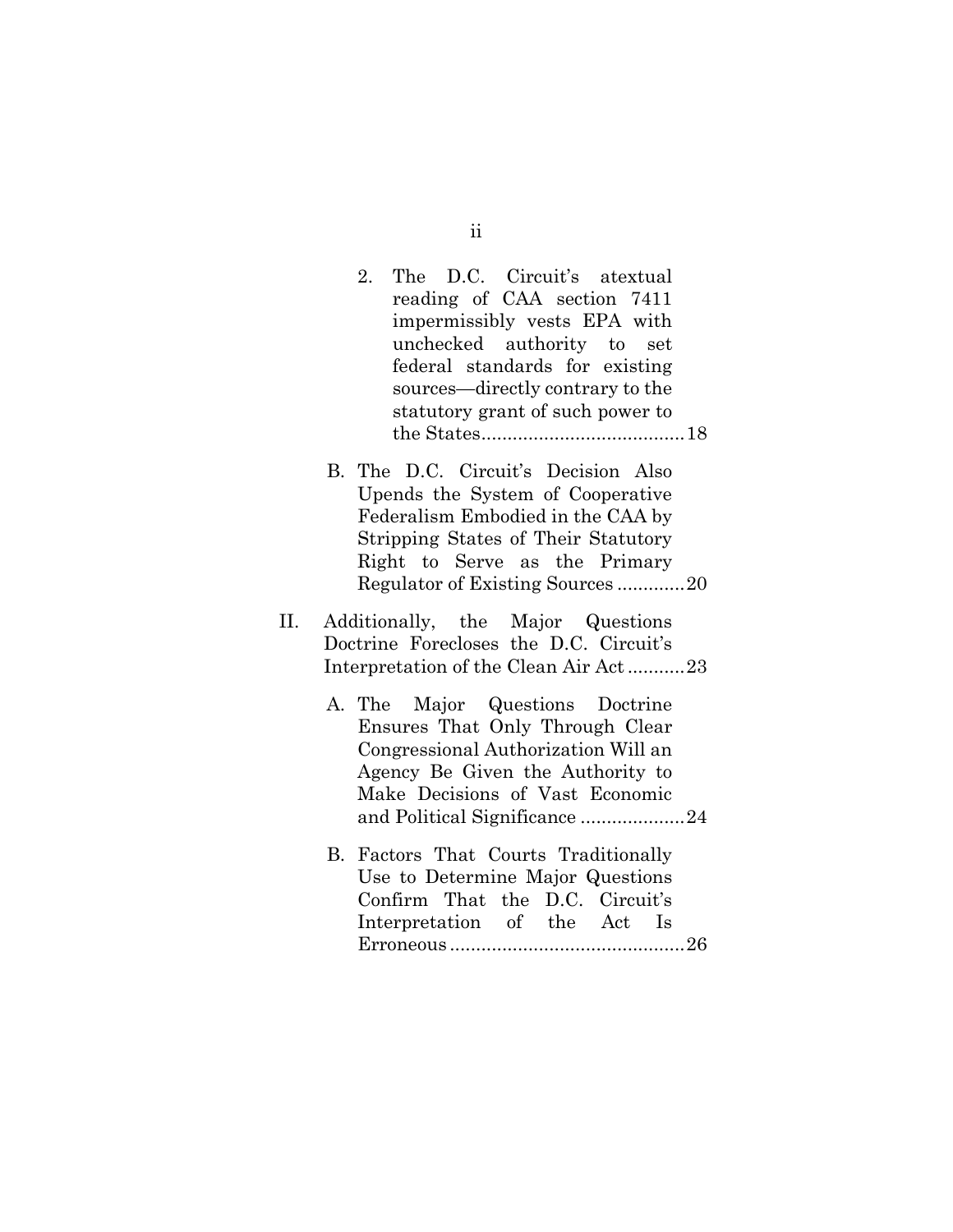|  |  | III. The D.C. Circuit's Decision Separately |  |
|--|--|---------------------------------------------|--|
|  |  | Violates the Anti-Commandeering             |  |
|  |  |                                             |  |
|  |  |                                             |  |

iii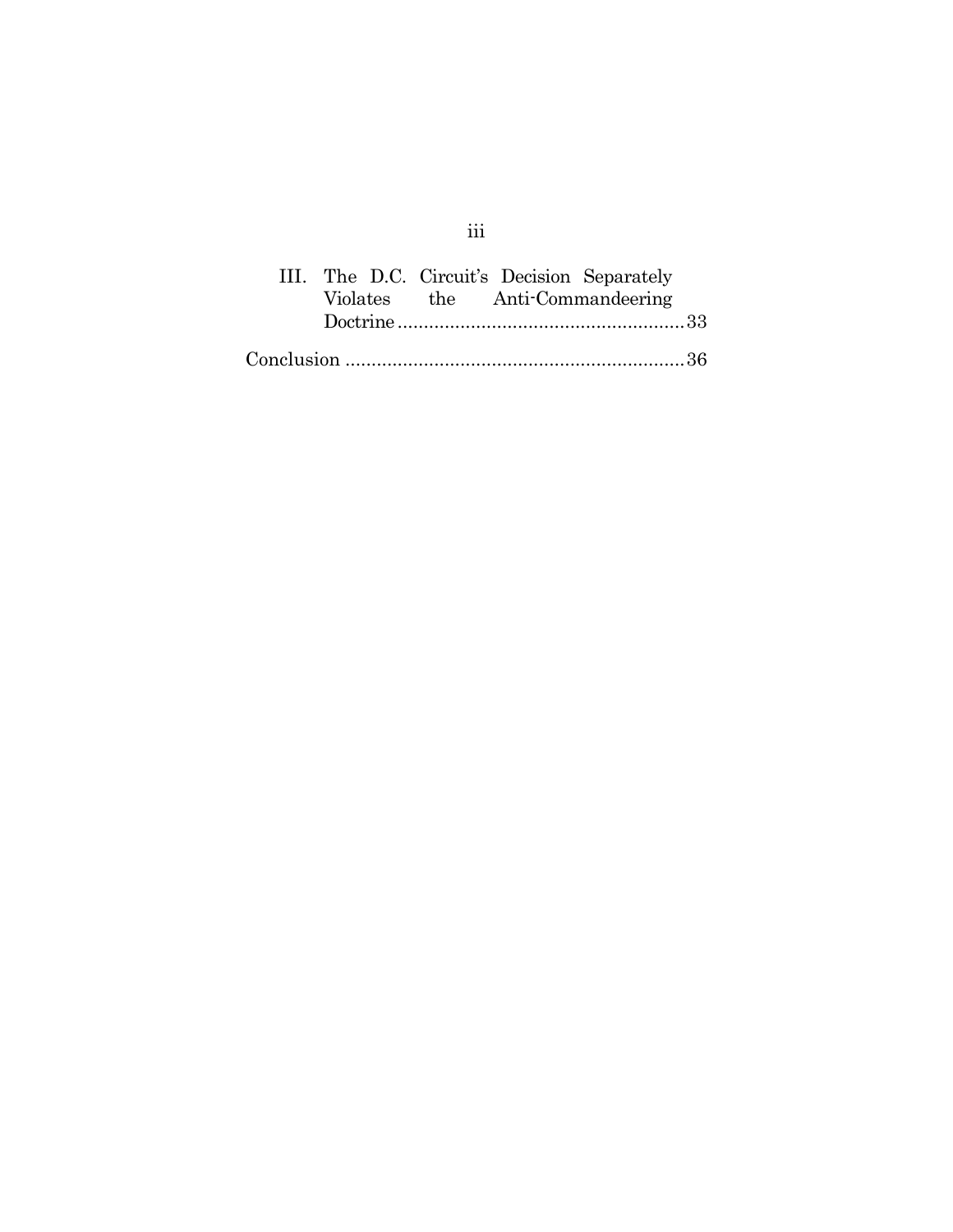## TABLE OF AUTHORITIES

# Page(s)

# Cases

| Am. Elec. Power Co. v. Conn.,                                                   |
|---------------------------------------------------------------------------------|
| Am. Lung Assoc. v. EPA,<br>985 F.3d 914 (D.C. Cir. 2021)  13, 14, 18, 20, 22    |
| Del. Dep't of Nat. Res. & Envt'l Control v. EPA,                                |
| FDA v. Brown & Williamson Tobacco Corp.,                                        |
| Hodel v. Va. Surface Min. & Reclamation Ass'n, Inc.,                            |
| In re Brazos Elec. Power Coop., Inc.,<br>No. 21-30725 (Bankr. S.D. Tex. 2021)30 |
| King v. Burwell,                                                                |
| Loving v. I.R.S.,                                                               |
| MCI Telecomms. Corp. v. Am. Tel. &<br>Telegraph Co.,                            |
| New York v. United States,                                                      |

### iv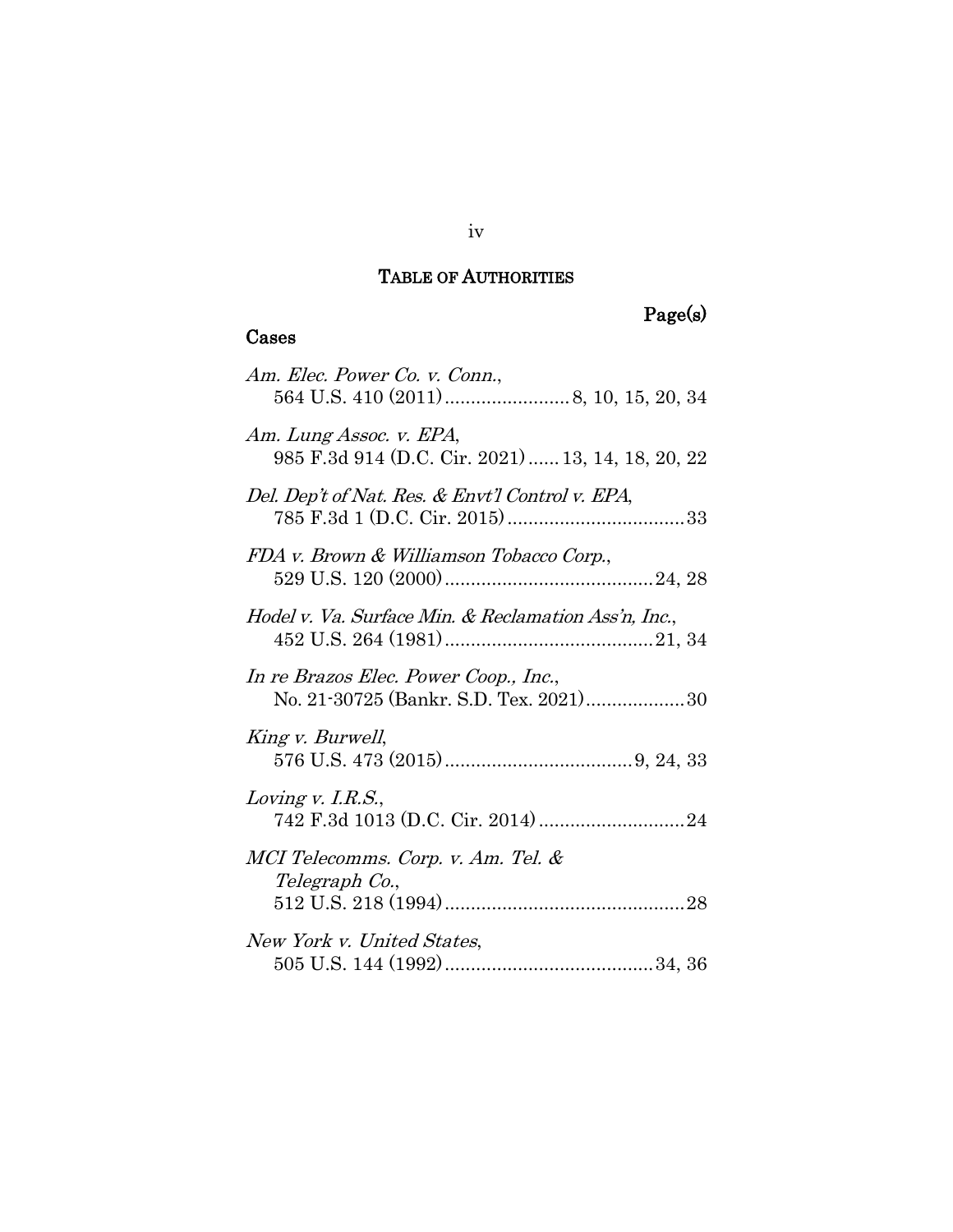| Printz v. United States,                                                                       |
|------------------------------------------------------------------------------------------------|
| Texas v. United States,<br>809 F.3d 134 (5th Cir. 2015),<br>aff'd by an equally divided court, |
| U.S. Forest Serv. v. Cowpasture River Pres. Ass'n,                                             |
| Util. Air Regulatory Grp. v. EPA,                                                              |
| Whitman v. Am. Trucking Ass'ns,                                                                |
| Statutes, Regulations, and Rules                                                               |
|                                                                                                |
|                                                                                                |
|                                                                                                |
|                                                                                                |
|                                                                                                |
|                                                                                                |
|                                                                                                |
|                                                                                                |
|                                                                                                |

v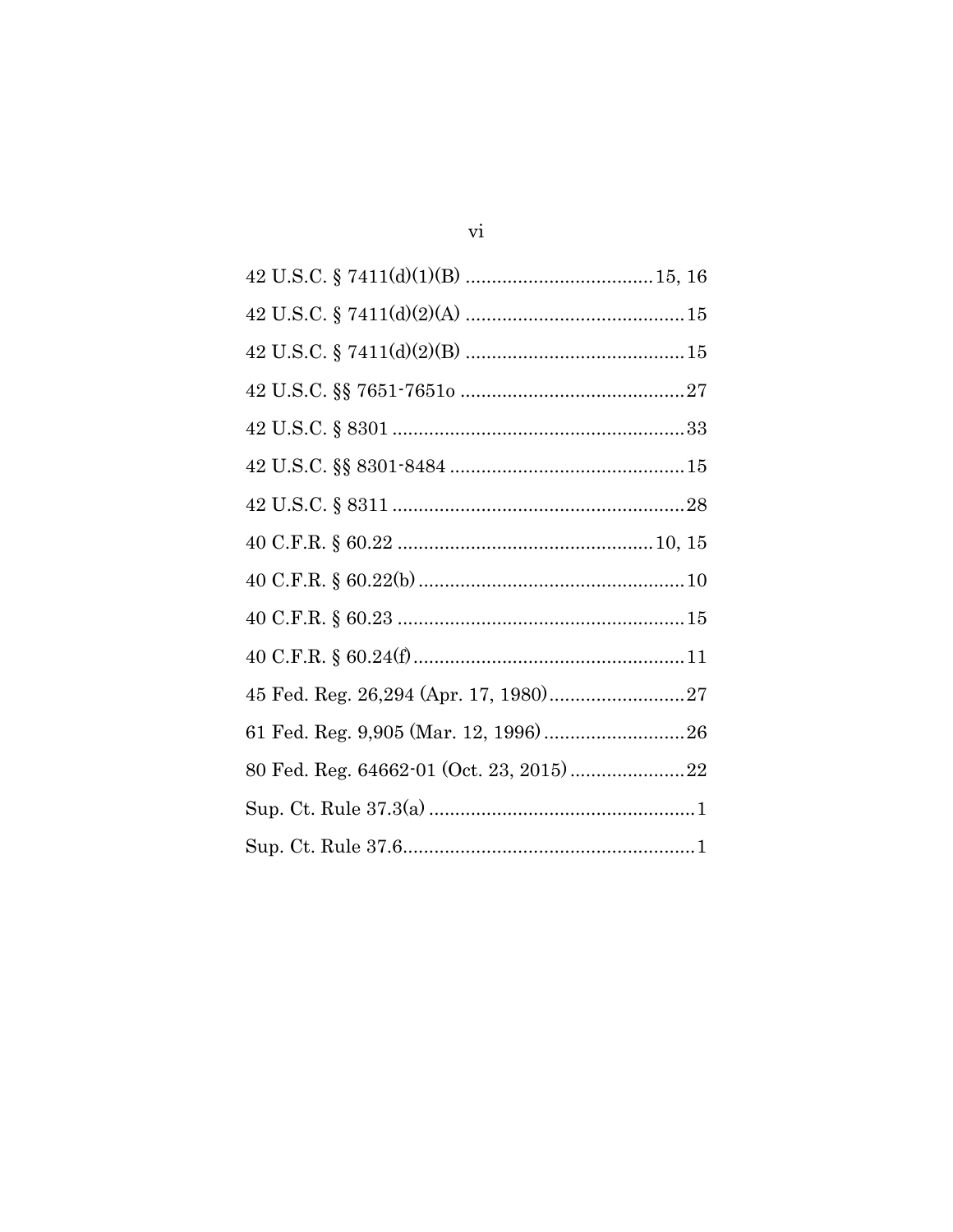# Other Authorities

| Basin Elec. Power Coop., et al. v. EPA, et al., |     |
|-------------------------------------------------|-----|
|                                                 |     |
| State of Texas, et al. v. U.S. E.P.A.,          |     |
| No. 16-60118, Order Granting Stay               |     |
|                                                 | -33 |

### vii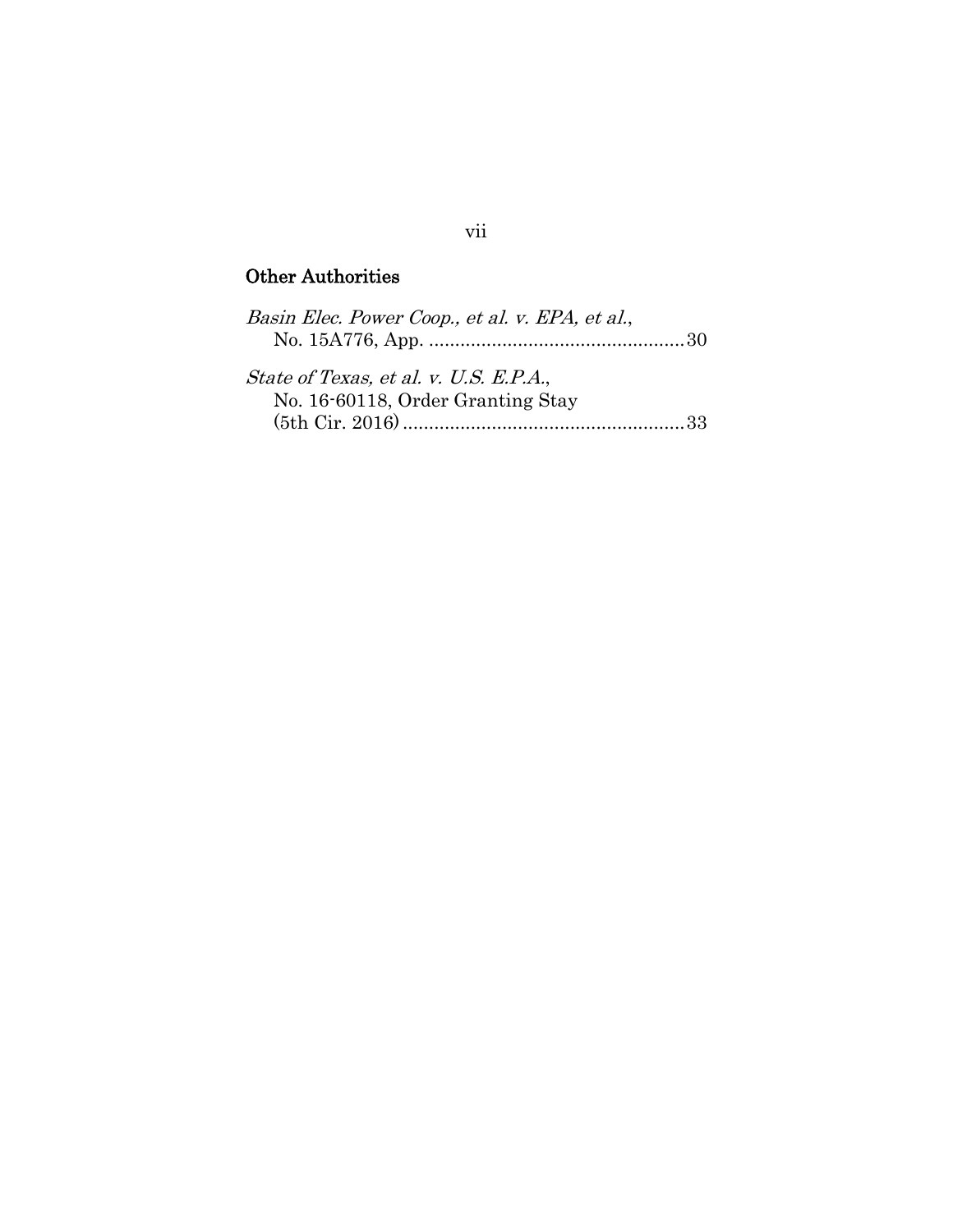#### STATEMENT OF INTEREST<sup>1</sup>

This case concerns the ability of the States to exercise their statutory authority under the Clean Air Act ("CAA" or "the Act"). Section 7411(d) of the Act requires the United States Environmental Protection Agency ("EPA") to develop guidelines for the States to follow in creating their own plans to establish "standards of performance" for controlling air emissions from any individual "existing source." Section 7411(d) makes clear that EPA's guidelines "shall permit" States, in developing their plans, to "take into consideration, among other factors, the remaining useful life of the existing source to which such standard applies." The plain text of section 7411(d) thus instructs that the States, not EPA, serve as the primary regulatory authorities and decision makers in setting standards of performance for "existing sources," such as the coal-fired plants owned and operated by Amici. The D.C. Circuit disregarded this plain text, eroding State discretion.

South Texas Electric Cooperative, Inc. ("STEC"), Buckeye Power, Inc. ("BPI"), Associated Electric Cooperative, Inc. ("AECI"), Arizona Electric Power Cooperative, Inc. ("AEPC"), East Kentucky Power Cooperative, Inc. ("EKPC"), Minnkota Power

<span id="page-8-0"></span>

<span id="page-8-1"></span><sup>1</sup> All parties have consented to the filing of this amicus. Sup. Ct. Rule 37.3(a). No party or counsel for a party authored this brief in whole or in part, and no person or entity, other than Amici, made any monetary contribution to its preparation or submission. Sup. Ct. Rule 37.6.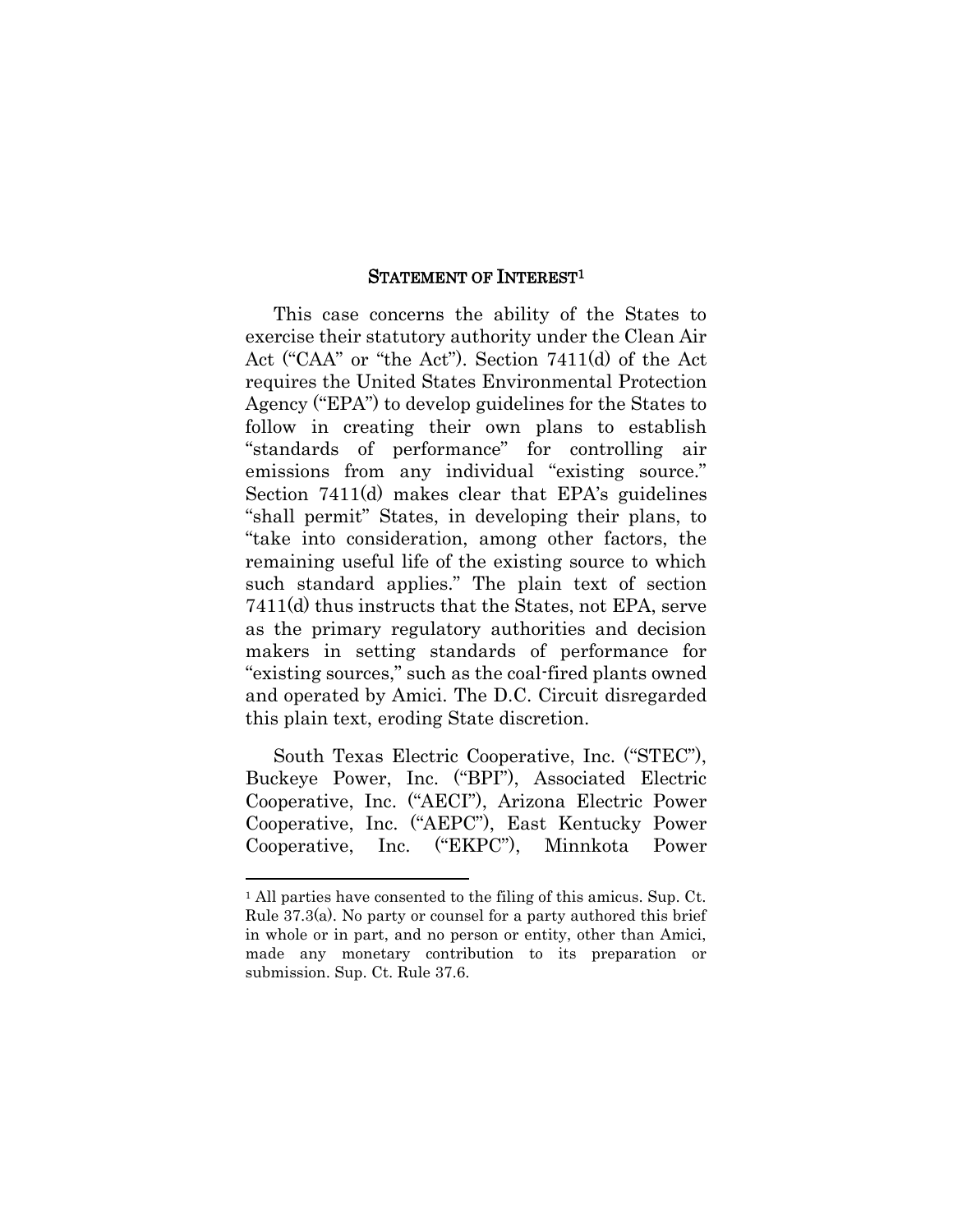Cooperative ("MPC"), and the National Rural Electric Cooperative Association ("NRECA") (collectively "Amici") appear as *Amici Curiae* in support of Petitioners in these consolidated cases to express their deep concern with the decision below—and in particular its departure from statutory text and removal of authority granted to the States. Amici are (or as to NRECA, represent) not-for-profit generation and transmission cooperatives whose missions are to provide the infrastructure and services to deliver reliable and economical electric power to their members across a large swath of the United States.

The following offers background on the signatories to this brief and their interests in this appeal.

STEC was formed in 1944. Using a variety of energy sources, including wind, lignite, natural gas, diesel fuel, and hydroelectric, STEC provides wholesale electric services to its member distribution cooperatives, comprised of multiple cooperatives in the South Texas area. These rural distribution cooperatives serve over 241,000 members in fortyseven South Texas counties.

BPI, Ohio's generation and transmission cooperative, similarly provides power to 24 Ohiobased electric cooperatives and the Michigan-based Midwest Energy & Communications. Formed in 1959, BPI is focused on providing reliable, affordable electricity to member cooperatives, who then distribute it to nearly 400,000 homes and businesses in the State of Ohio. Owned and governed by the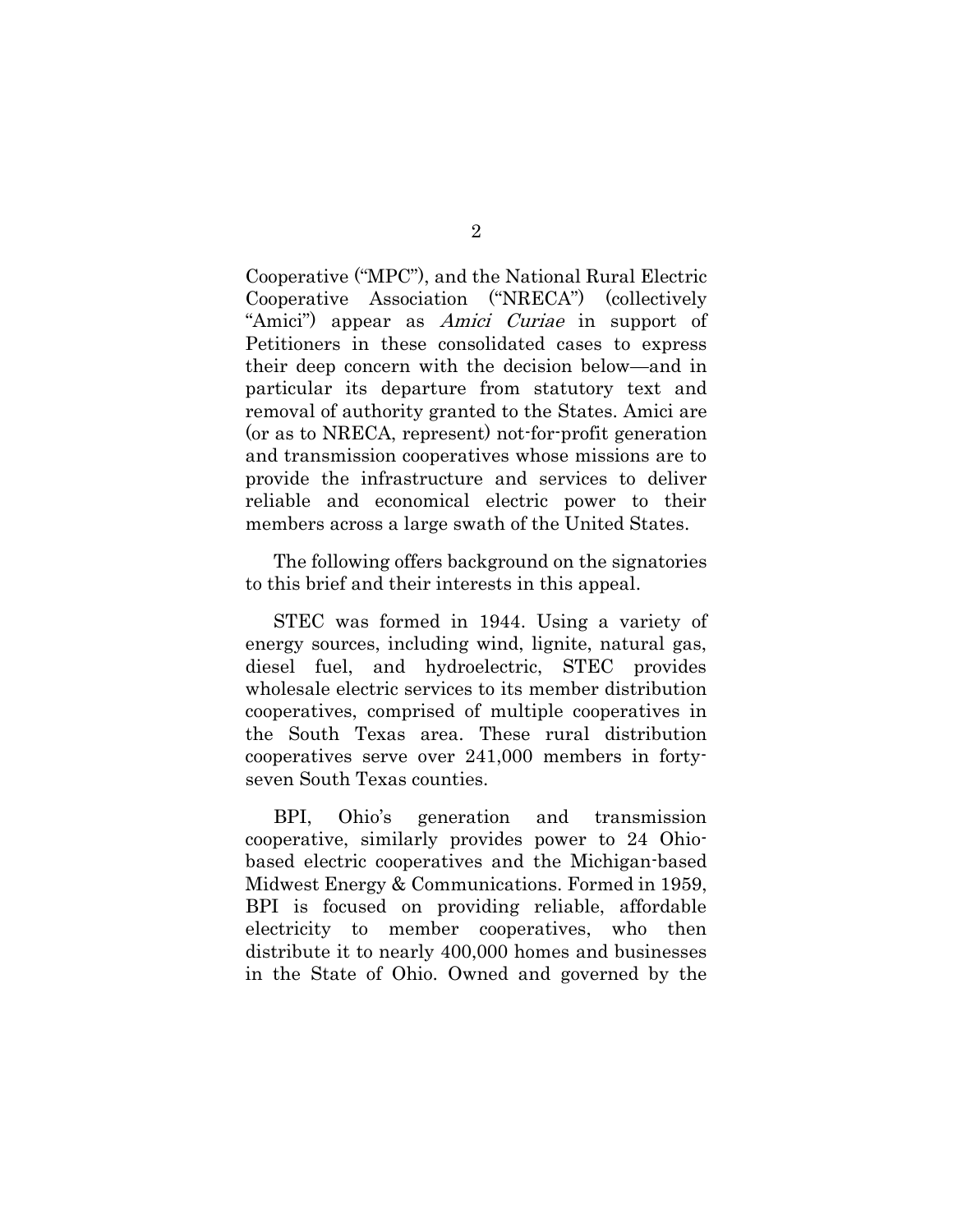cooperatives it serves, BPI is dedicated to providing its member cooperatives with affordable and responsibly produced power by balancing affordability, reliability, and environmental responsibility. Included in that mix is coal, natural gas, solar, hydropower, biomass, and other smallscale renewable energy generation.

AECI, founded in 1961, is a three-tiered cooperative that provides wholesale electric services to six electric cooperative members. These cooperatives, in turn, supply 51 local electric cooperatives in Missouri, Iowa, and Oklahoma, serving about 910,000 member homes, farms, and businesses. AECI delivers affordable and reliable power to its members through a blend of generation that includes coal, natural gas, wind, and hydropower.

Also formed in 1961, AEPC is a member-owned, not-for-profit electric generation and transmission cooperative providing power to meet its members' energy needs in Arizona, California, and New Mexico. AEPC strives to provide safe, reliable, and affordable power to electric cooperatives across the Southwest.

EKPC was formed in 1941. Although initially sidelined by World War II, by 1954, EKPC brought light to the countryside, dramatically improving the lives of rural citizens. EKPC's first power lines brought a new freedom and a better way of life to Kentucky families. EKPC is owned by and provides power to sixteen member cooperatives. Like the other Amici herein, EKPC generates power using a mix of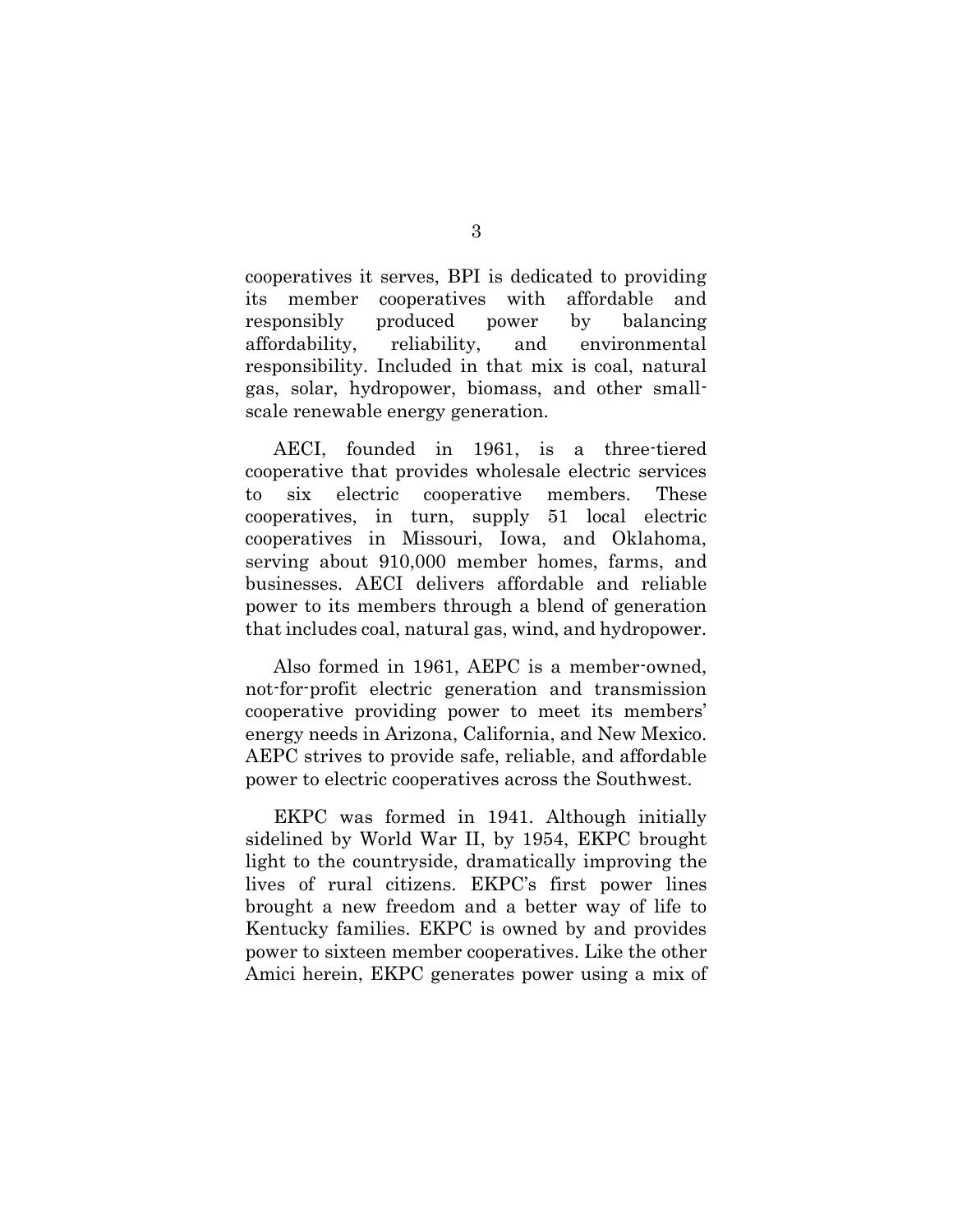resources, including coal, natural gas, fuel oil, solar, methane gas, and hydropower.

MPC is a not-for-profit electric generation and transmission cooperative headquartered in Grand Forks, North Dakota. Formed in 1940, Minnkota provides wholesale electric energy to eleven memberowner distribution cooperatives located in eastern North Dakota and northwestern Minnesota. These members serve nearly 137,000 consumer accounts in a 34,500 square-mile area. Minnkota also serves as operating agent for the Northern Municipal Power Agency (NMPA). NMPA supplies the electric needs of twelve associated municipals that serve more than 15,000 consumer accounts in the same geographic area as the Minnkota member-owners. The primary source of electric generation for the Minnkota member-owners is the Milton R. Young Station, a twounit, lignite coal-fired power plant located near the town of Center, North Dakota. Minnkota's electric generation portfolio also includes energy purchased from three North Dakota wind farms and hydroelectricity.

The National Rural Electric Cooperative Association (NRECA) is the national trade association representing nearly 900 local electric cooperatives and other rural electric utilities. America's electric cooperatives are owned by the people they serve and comprise a unique segment of the electric industry. From growing regions to remote farming communities, electric cooperatives provide power for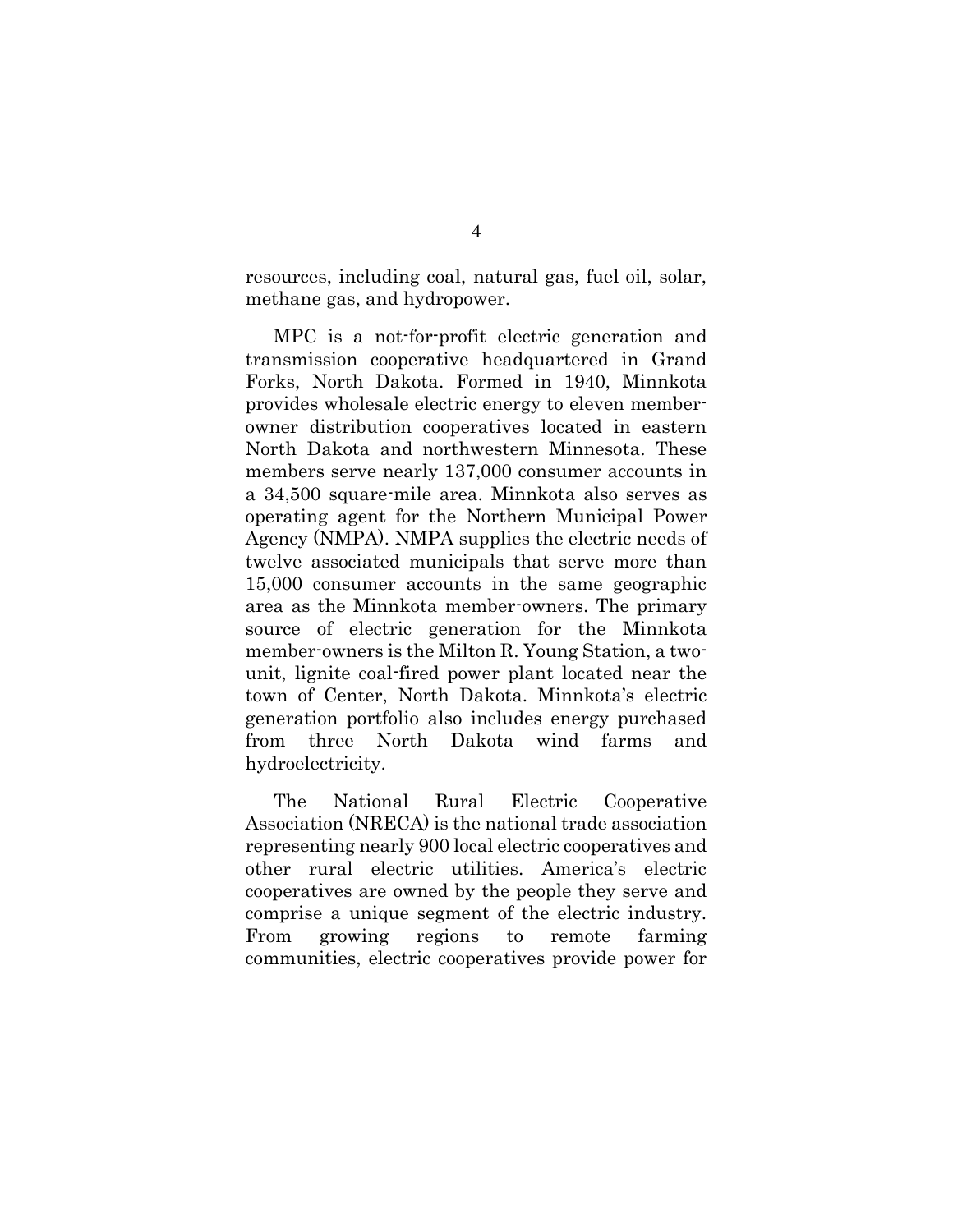one in eight Americans and are engines of economic development for 42 million Americans. Collectively, rural electric cooperatives own and maintain 2.6 million miles, or 42%, of the nation's electric distribution lines. NRECA members keep the lights on for more than 42 million people across 48 States and over 56% of the land mass within those States. Electric cooperatives serve all or parts of 88% of the nation's counties and 13% of the nation's electric customers, while accounting for approximately 12% of all electricity sold in the United States.

Electric cooperatives are unique because they have the responsibility to provide affordable and reliable power to a cost sensitive end-user base of rural, economically disadvantaged communities, and agricultural users. As a result, cooperatives must serve larger geographic areas with limited financial resources, as compared to investor-owned utilities. Amici all depend, in varying degrees, on coal-fired and natural gas generation sources to meet their customer and member obligations. And many either own or have entered long-term power purchase agreements with such sources—many extending decades into the future.

The D.C. Circuit's decision below threatens Amici's existing generation assets with standards of performance that will not account for their unique capabilities, force early retirement, and cause significant uncertainty and reliability challenges.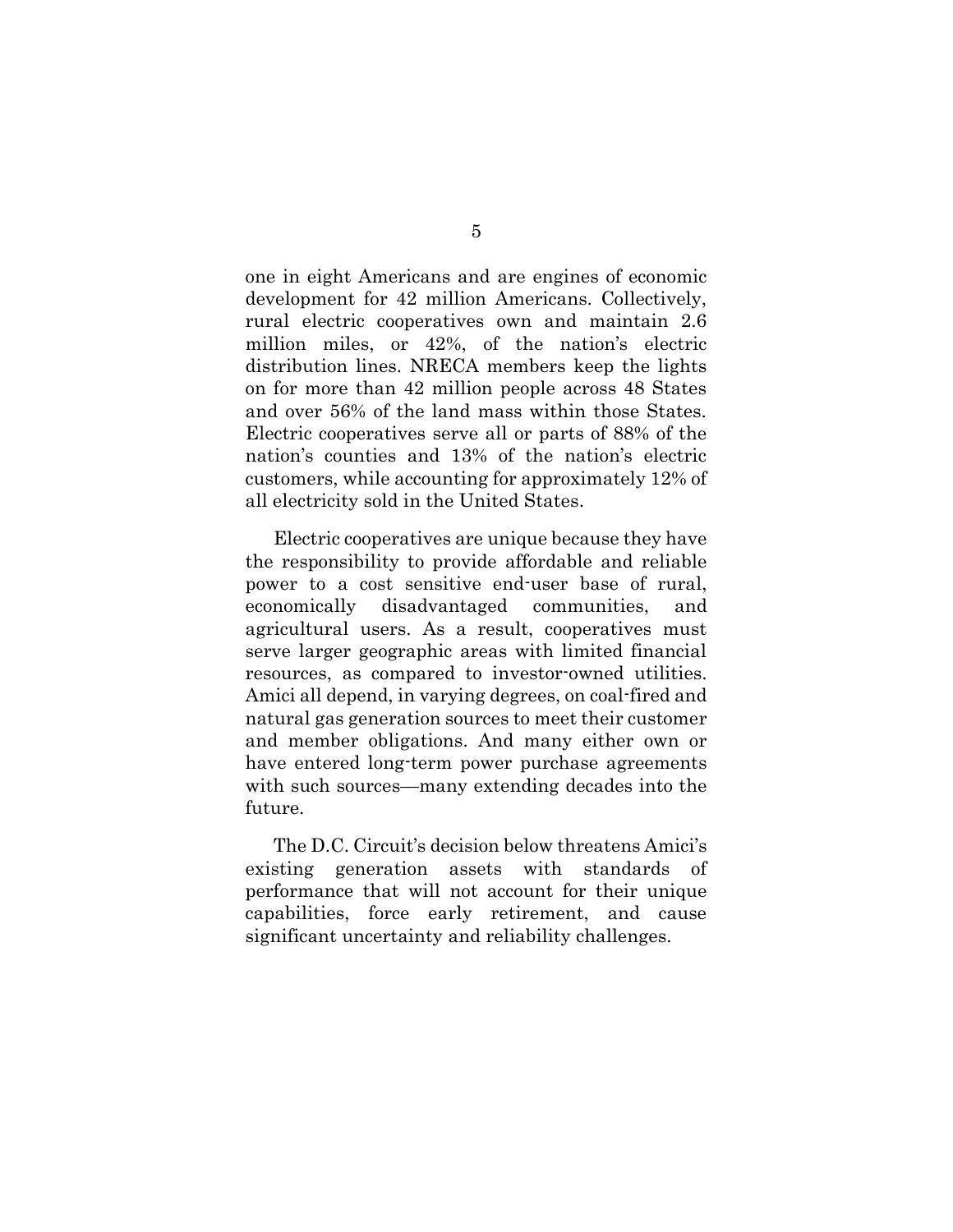STEC, BPI, AECI, AEPC, EKPC, MPC, and all 900 member cooperatives represented by NRECA have a strong interest in ensuring the continued availability of their existing coal-fired generation capability. Amici urge the Court to reverse the D.C. Circuit's decision.

#### SUMMARY OF ARGUMENT

The D.C. Circuit's decision must be reversed. The decision disregards the plain text of the Clean Air Act, as well as core principles of federalism, the major questions doctrine, and the rule that the federal government may not commandeer the States. Contrary to the governing text, the decision confers upon EPA authority to dictate State energy policy and control decisions that Congress preserved for local decision makers. To take just one example, the decision allows EPA to impose emission limitations that would force the closure of efficient and viable fossil-fuel-fired plants, without regard to the useful life of those sources, the cost of replacing them, or the effectiveness of their federally preferred replacements—all of which the Act empowers States to consider. Unless this Court reverses the D.C. Circuit, the State's statutory primacy to set existingsource standards will be supplanted by federal regulations far out of the bounds set by Congress. And, the history of the Clean Power Plan ("CPP") shows this will impose tremendous expense and undue uncertainty on rural power generators such as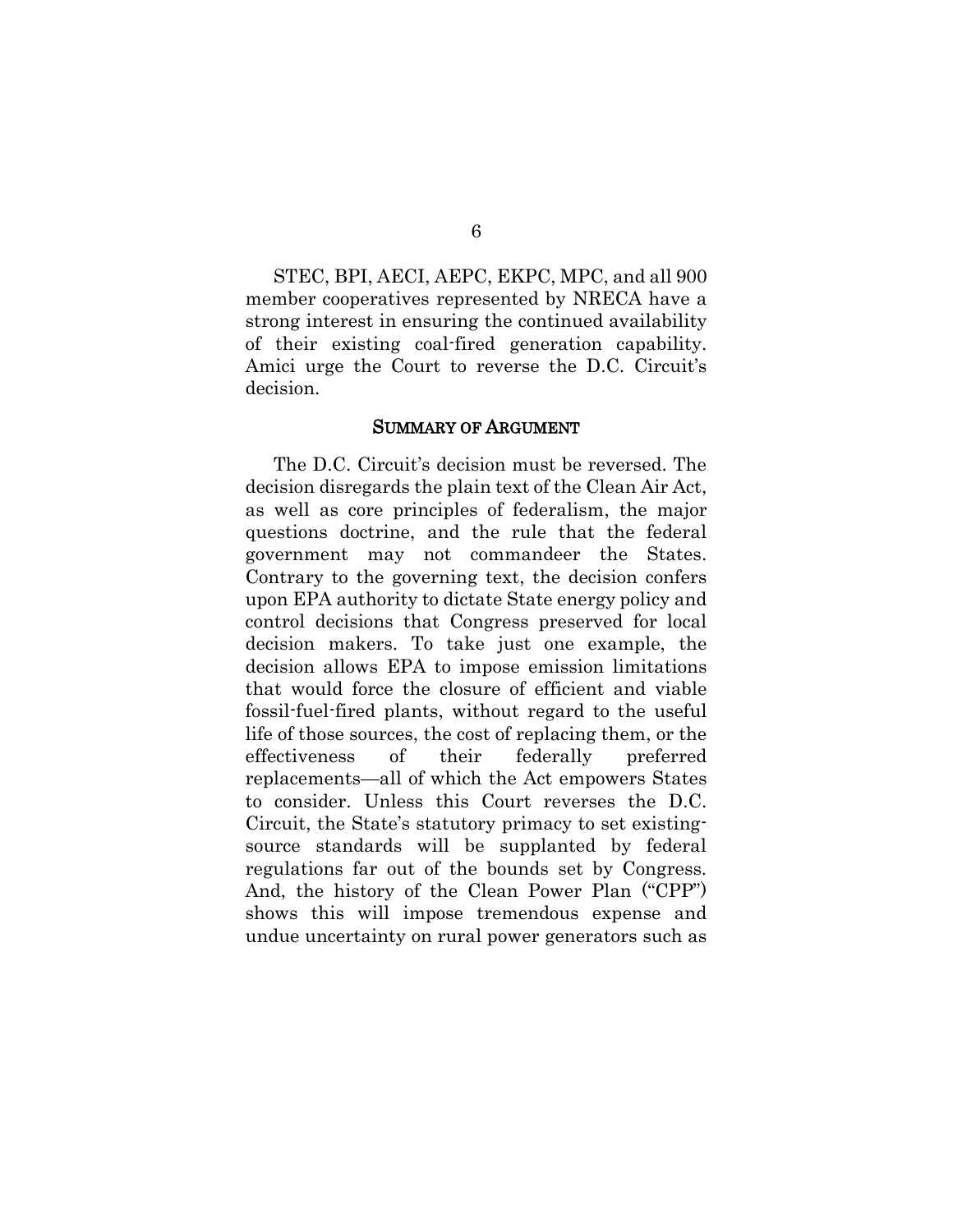Amici, and ultimately on the rural (and relatively less affluent) Americans they serve.

The D.C. Circuit's erroneous decision goes to the very heart of the system of cooperative federalism embodied in the CAA. Sweeping aside the plain terms of section 7411(d), which unmistakably leave to the States the authority to assess and regulate existing sources (such as Amici) within their borders, the D.C. Circuit concluded instead that section 7411(d) vests EPA with broad authority to regulate existing sources without regard to the States' authority or their regulatory regimes. Simply put, the D.C. Circuit got it exactly backwards.

Not only did the D.C. Circuit ignore the CAA's statutory text, it also ignored the Court's "major questions doctrine" and repeated clear warnings that courts and agencies are not free to rewrite statutory terms to accommodate policy desires that lack clear congressional directive. The D.C. Circuit has given EPA vast new authority to commandeer state action based on purported ambiguity and inference.

The D.C. Circuit's expansive grant of authority to EPA contravenes this Court's consistent jurisprudence limiting administrative agencies to the powers explicitly assigned them by Congress; and it threatens grave, uncompensable harm to those (like Amici) who will be subject to this newly minted (and extra-statutory) authority. It likewise departs from settled principles of anti-commandeering.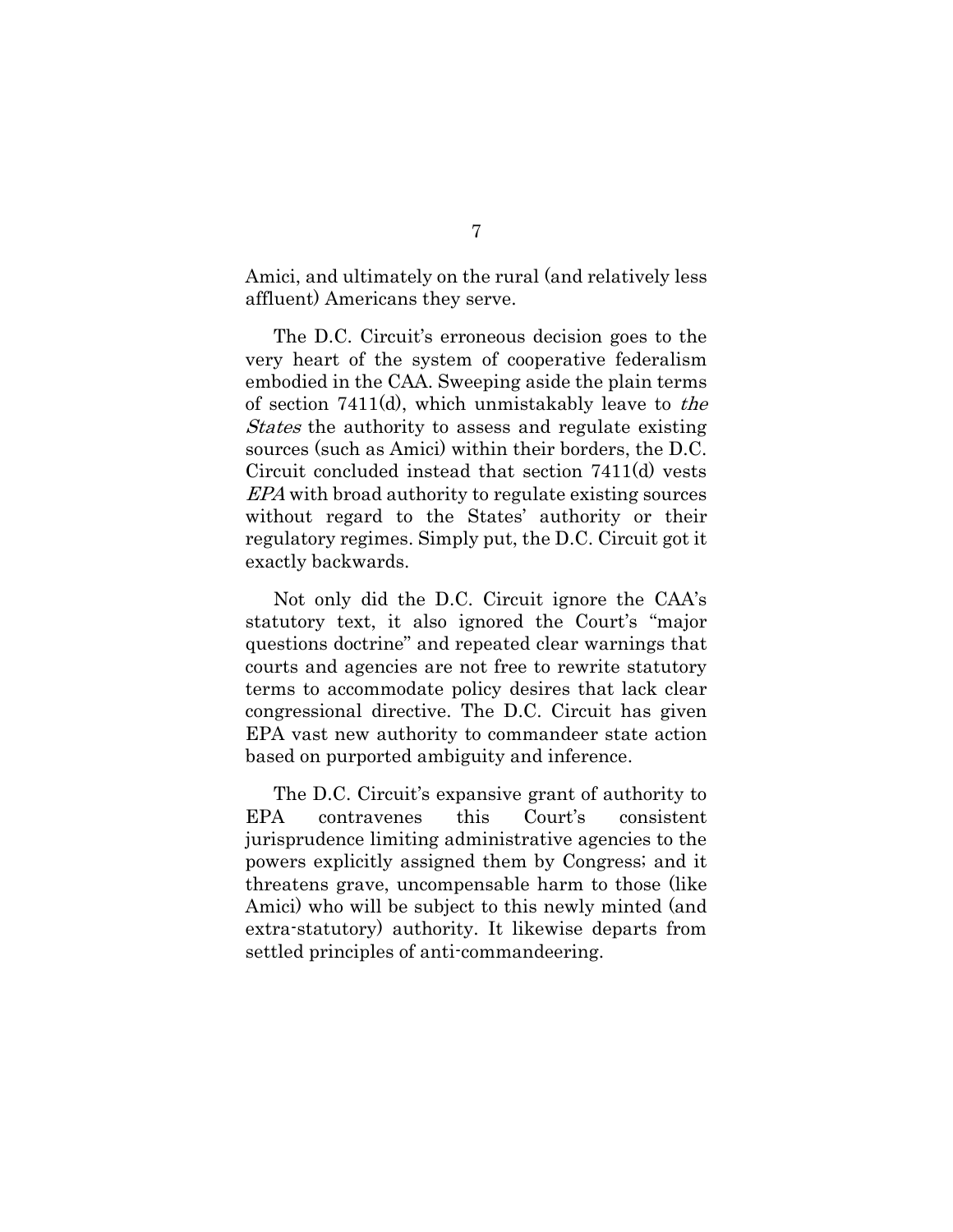8

The Court should reverse and reestablish the Act's requirement that—in determining the best system of emission reduction—EPA must fully respect the States' rights to set the final standards of performance for their existing sources.

#### ARGUMENT

### I. THE D.C. CIRCUIT'S DECISION IGNORES THE PLAIN TEXT OF THE CLEAN AIR ACT, UNDERMINING THE ACT'S INHERENT SYSTEM OF FEDERALISM.

The D.C. Circuit's decision ignores the text and structure of section 7411. As this Court has made clear, courts must apply statutes as written. There is no "federal common law" that the courts may wield to adjust a statute according to what they perceive is (or should have been) required—nor would the separation of powers permit that anyway. Instead, "the Clean Air Act *displaces* federal common law" and "when Congress addresses a question . . . the need for such an unusual exercise of law-making by federal courts disappears." Am. Elec. Power Co. v. Conn. ("AEP"), 564 U.S. 410, 423-24 (2011) (emphasis added). The plain text of the CAA controls here; there is no room for judicial alteration or embellishment.

<span id="page-15-0"></span>The D.C. Circuit's decision departs from this bedrock rule of statutory construction. The decision misconstrues the text of the CAA and erroneously grants to EPA expansive authority to regulate any system, in this case the wholesale energy markets, without regard to the statutory text, thus usurping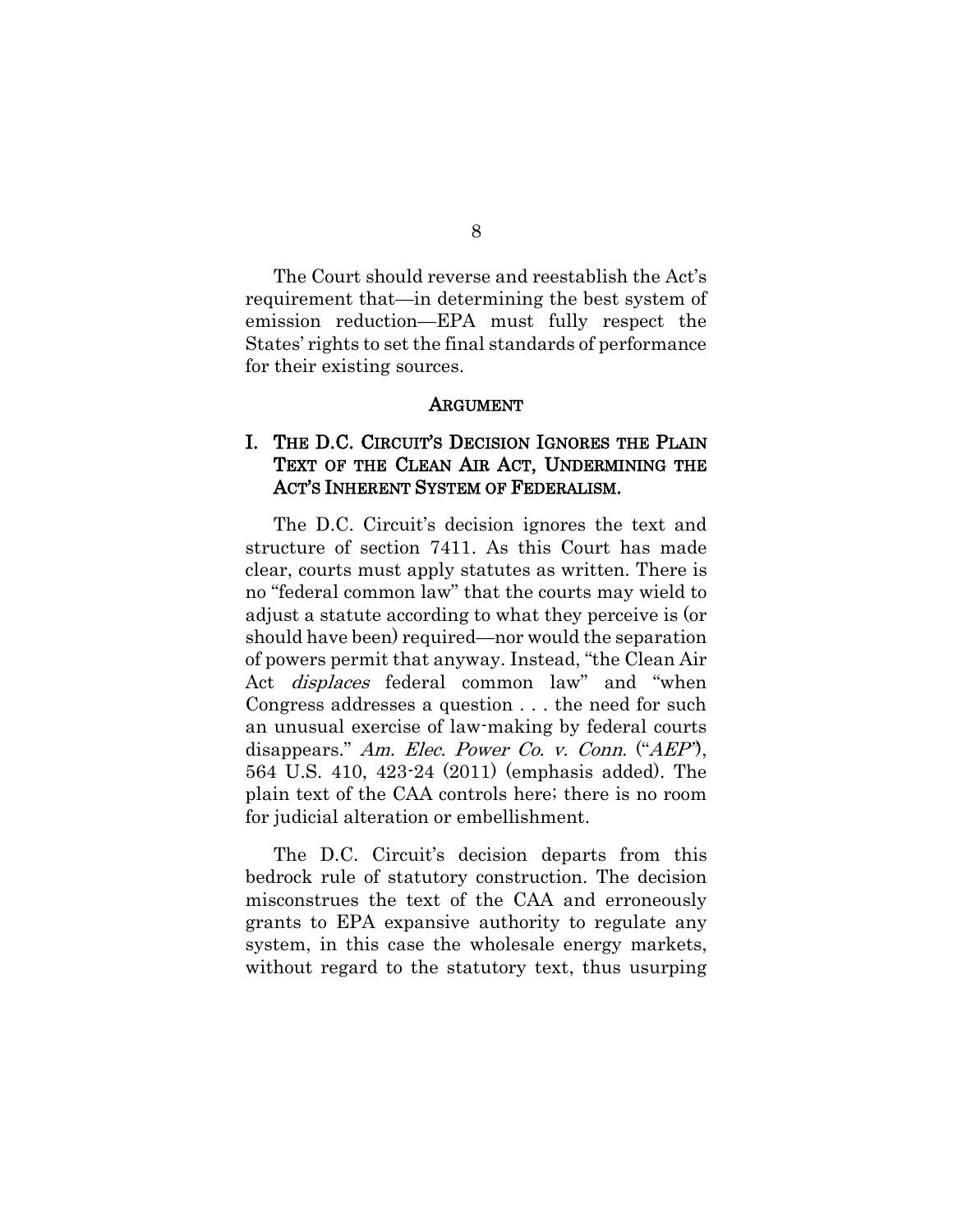authority expressly reserved to the States. The Court should reverse.

### <span id="page-16-1"></span>A. The D.C. Circuit's Interpretation of Section 7411 Disregards Controlling Text to Eviscerate the States' Role in Controlling Air Pollution from Existing Sources.

The CAA establishes a comprehensive program for controlling and improving the nation's air quality through state and federal regulation. 42 U.S.C. §§ 7401-7671q. At issue here is the States' role in controlling air pollution originating from "existing stationary sources," rather than new sources, 42 U.S.C. § 7411(d), and whether the Act's plain text will be honored.

<span id="page-16-3"></span><span id="page-16-2"></span><span id="page-16-0"></span>The Act give States authority to set standards for existing *sources*, *id.*  $\S 7411(d)(1)$ , while enabling EPA to issue guidelines identifying the "best system of emission reduction" ("BSER") for States to use in designing their source-specific standards of performance, *id.* §§ 7411(a)(1), (d)(1). The question is how the two delegations interact. The answer has to be that the delegation to EPA must be read harmoniously with the delegation to States to set standards for existing sources in the first place. E.g. King v. Burwell, 576 U.S. 473, 492 (2015) (noting "the fundamental canon of statutory construction that the words of a statute must be read in their context and with a view to their place in the overall statutory scheme").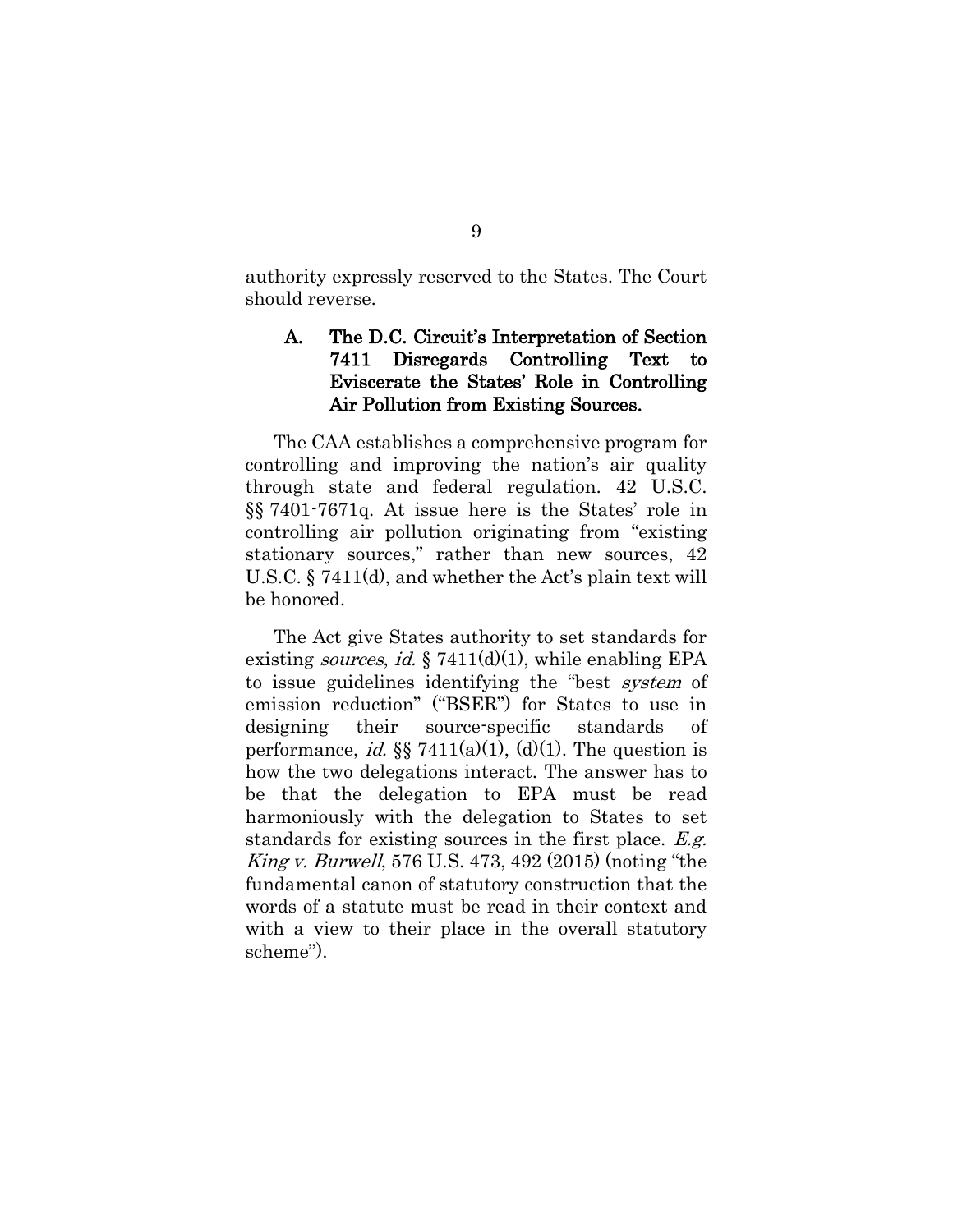<span id="page-17-2"></span><span id="page-17-1"></span><span id="page-17-0"></span>Standards of performance for existing sources are generally created under two steps. First, before the States develop source-specific standards, EPA issues "guidelines" for each category of existing source for which it has issued new-source performance standards. 42 U.S.C. § 7411(d)(1); 40 C.F.R. § 60.22. Guidelines reflect "the degree of emission limitation achievable through application of the best system of emission reduction" that has been adequately demonstrated. 42 U.S.C. § 7411(d)(1)(A)(ii); see AEP, 564 U.S. at 424; 40 C.F.R. § 60.22(b). The guidelines provide States, among other things, a description of the adequately demonstrated systems of emission reduction," "[i]nformation on the degree of emission reduction which is achievable with each system, together with information on the costs and environmental effects of applying each system to designated facilities," and "periods of time normally expected to be necessary for the design, installation, and startup of identified control systems." 40 C.F.R.  $§ 60.22(b).$ 

Second, each State evaluates the individual characteristics of each existing source within its borders, "taking into consideration, among other factors, the remaining useful life of the existing source" and EPA's emissions guidelines, and establishes the appropriate standards of performance for each source. 42 U.S.C.  $\S 7411(d)(1)$ . In addition to the "remaining useful life" (discussed further below), those "other factors" may include costs of control technology, the age, location and design of the source,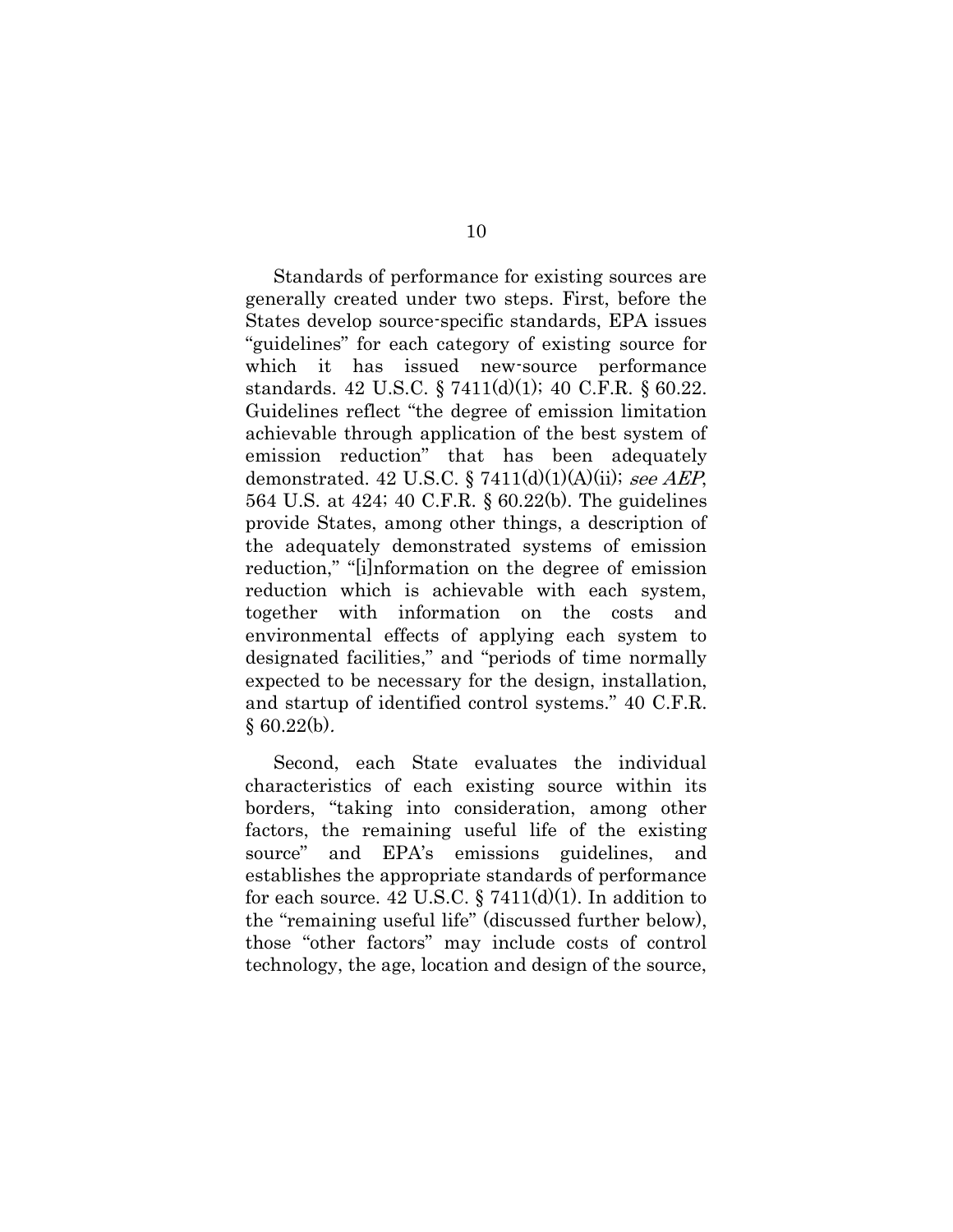<span id="page-18-1"></span>physical constraints, fuel characteristics, and other facility-specific factors. 40 C.F.R. § 60.24(f). As such, the state-established standards of performance "reflect" EPA's emission guidelines but need not adhere to them as if they were a federally established standard, like the new source standards. 42 U.S.C.  $§ 7411(d)(1).$ 

<span id="page-18-0"></span>Through this scheme, Congress preserved the States' primacy to establish standards of performance for the existing sources within their borders, taking into consideration the unique characteristics of those sources.

Despite the plain text of section 7411(d) delegating control over existing source standards to States, the D.C. Circuit held EPA could define BSER however it chose, without regard to the specific stationary sources being regulated or the States' source-specific concerns. In doing so, the D.C. Circuit impermissibly read the delegation to States, as well as the specific considerations the States could account for, out of the Act. By misreading the CAA, and disregarding its embedded federalism principles, the D.C. Circuit's decision federalizes environmental and energy policy for the entire United States, including all existing sources, undoing authority reserved to the States to establish standards for their own existing sources.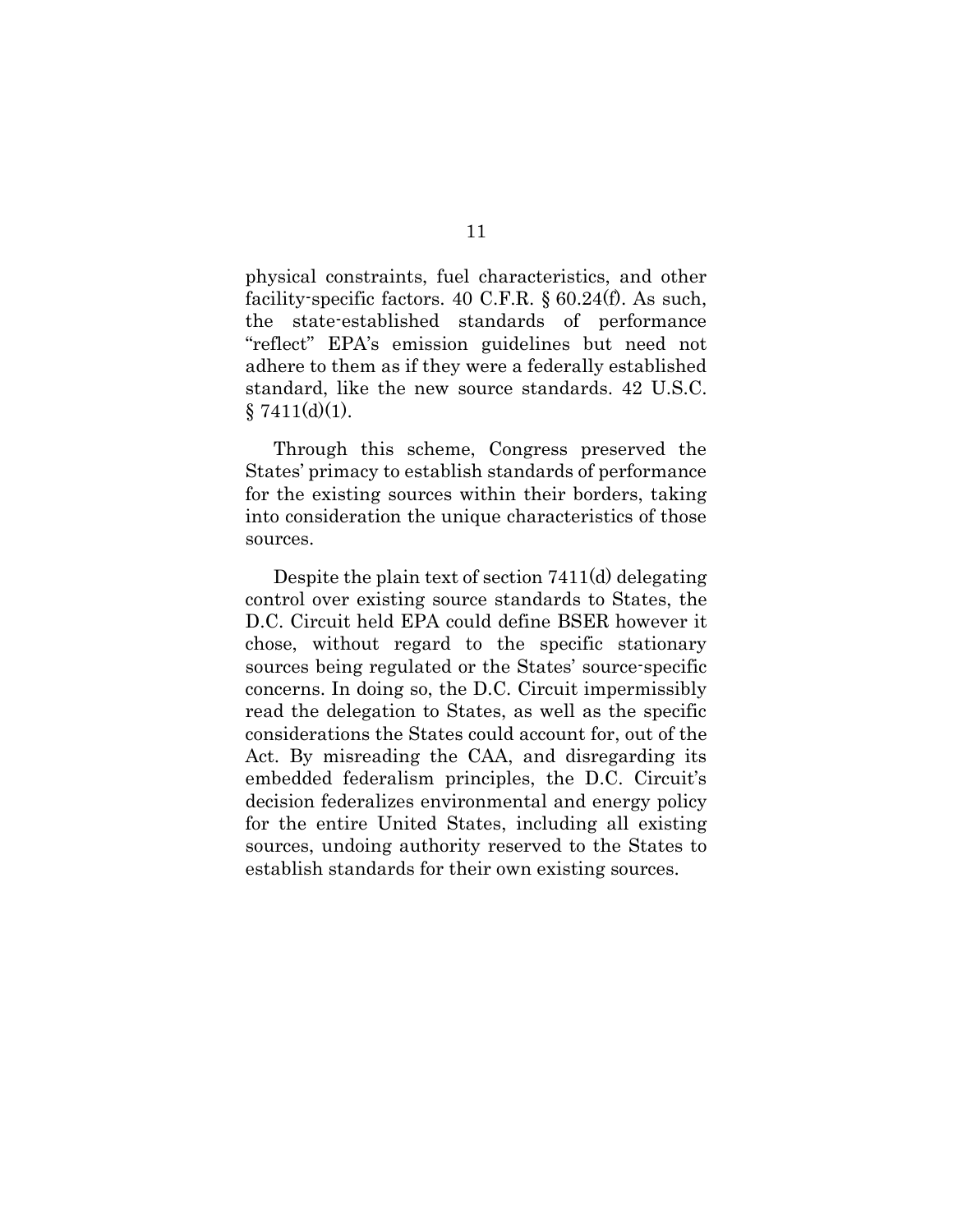### 1. The text and structure of CAA sections  $7411(a)(1)$  and (d) guarantee States the flexibility to design standards of performance for their existing sources to accommodate source-specific concerns.

The statutory text and structure confirm the above-described authority granted to States to accommodate source-specific concerns in the course of regulating existing sources. Two main provisions are at play here: sections  $7411(a)(1)$  and  $7411(d)$ . Both must be given effect; neither can be read to displace the other.

Read together, EPA cannot determine the "best system of emissions reduction" as something that applies beyond the stationary sources subject to regulation. Brief reflection establishes why: if EPA can do so, then it can require stationary sources to reduce emissions based on a "best system" that applies to some source other than the one that is being regulated. EPA could eliminate States' ability to set achievable standards for many of their existing sources; and EPA could prevent States from fully considering the very source-specific factors the CAA expressly permits them to consider, such as remaining useful life of a source. And this is not a far-fetched hypothetical; it is what the CPP would have done. Read harmoniously, as provisions of the same statute should be, sections  $7411(a)(1)$  and (d) work together to prevent that result.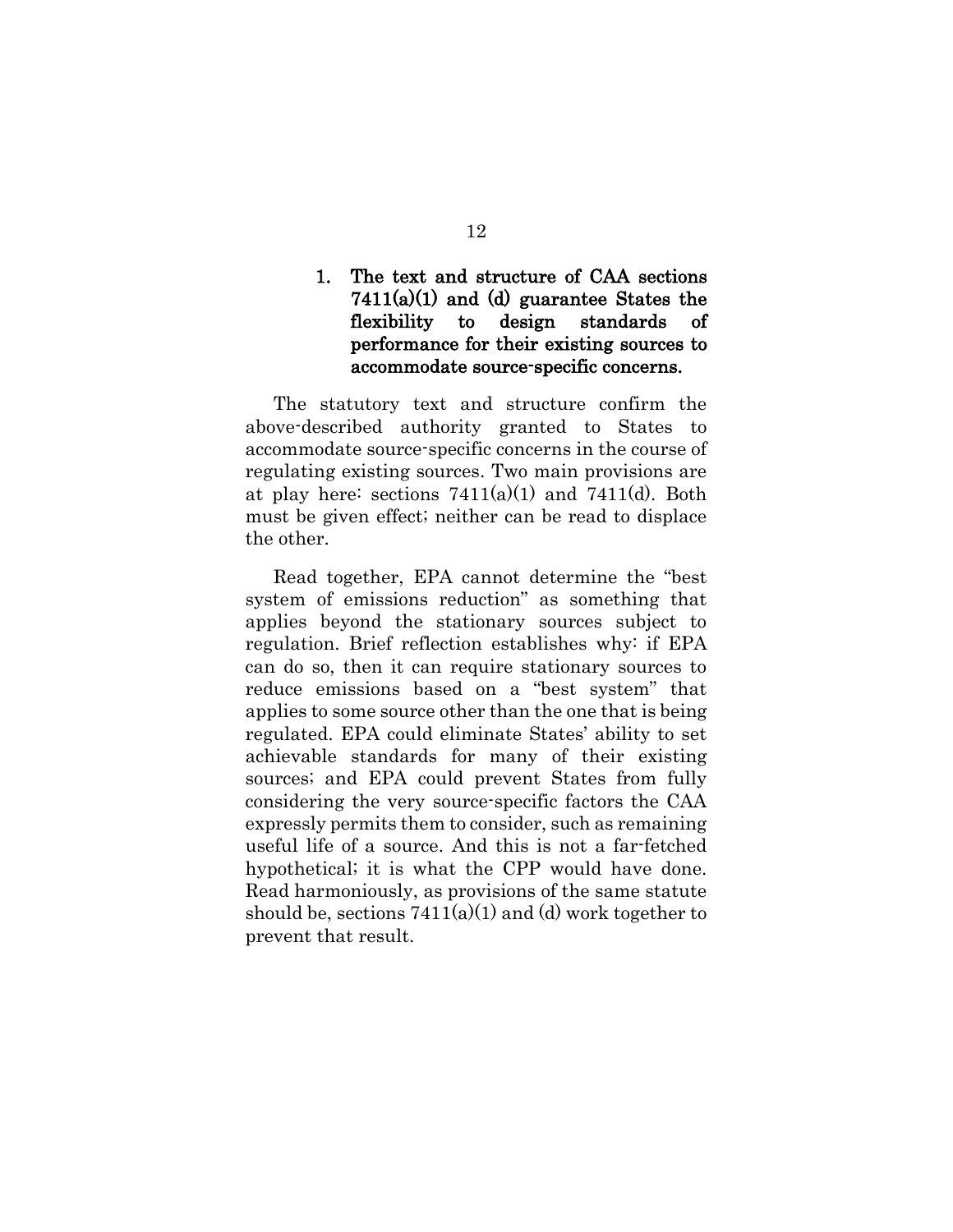<span id="page-20-0"></span>Section 7411 begins with the definition of the term "standard of performance," which generally applies to the regulation of both new and existing sources. Am. Lung Assoc. v. EPA, 985 F.3d 914, 941-42 (D.C. Cir. 2021) (describing section 7411 as "mark[ing] out a pair of distinct regulatory tracks for stationary sources of air pollution," with the first track applying to new sources and the second applying to existing sources). A "standard of performance" is a "standard for emissions of air pollutants" that "reflects the degree of emission limitation achievable through the application of the best system of emission reduction," which, "taking into account the cost of achieving such reduction," among other enumerated factors, EPA determines "has been adequately demonstrated." 42 U.S.C.  $\S 7411(a)(1)$ .

<span id="page-20-1"></span>Importantly, on its face, the definition of "standard of performance" is directed at "air pollutants." Id. The definition describes how a standard of performance is devised; it says nothing about how a standard will be implemented at any particular source.

<span id="page-20-3"></span><span id="page-20-2"></span>For new sources, the CAA expressly gave EPA responsibility to set applicable federal standards of performance. Id.  $\S$  7411(b)(1). The statute instructs EPA to list "*categories* of stationary sources" that may cause or contribute significantly to air pollution that may reasonably be anticipated to endanger public health or welfare and to establish "Federal standards" of performance for new sources" within each such category. *Id.* § 7411(b)(1)(A) (emphasis added).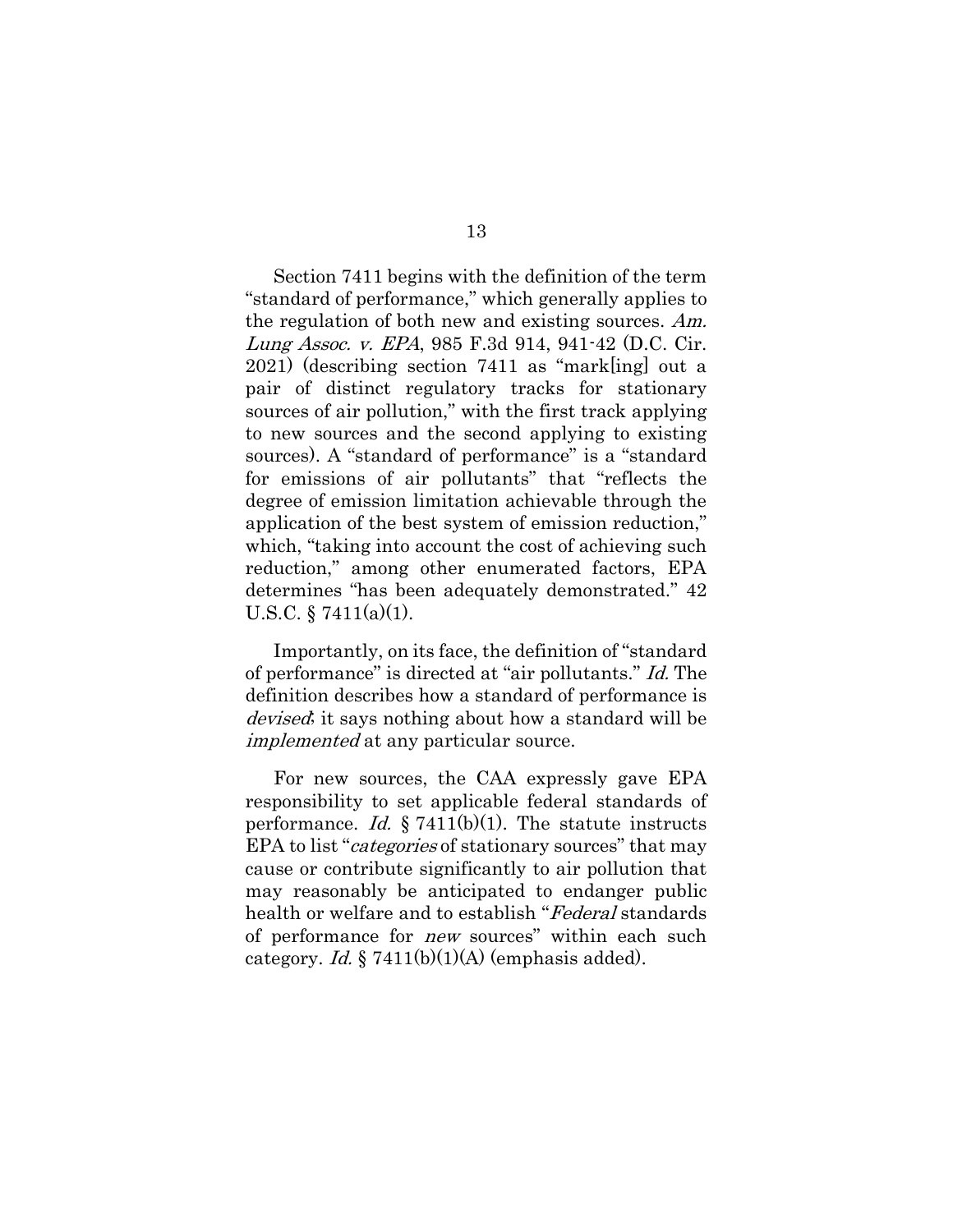The federal standards of performance for emissions from new stationary sources must be "achievable" through the "best system of emission reduction" that is "*adequately demonstrated*" for the category of sources subject to regulation when taking into consideration the statutory criteria. Id.  $§ 7411(a)(1)$ . For *new* stationary sources, section 7411(b) imposes no other limitation on EPA's substantive authority.

<span id="page-21-2"></span><span id="page-21-1"></span><span id="page-21-0"></span>The statute regulates emissions from *existing* stationary sources, like Amici cooperatives, quite differently. *Id.* § 7411(d). As recognized by the D.C. Circuit, existing stationary sources "raise distinct concerns about sunk costs and the health and environmental effects of older processes," and the regulation of these sources involves "more actors and steps." Am. Lung Assoc., 985 F.3d at 942. Congress meticulously drew the lines of authority with regard to existing sources, assigning separate, yet related, tasks to the federal government and the States in section 7411(d). It is this division of authority that the D.C. Circuit's decision displaces.

<span id="page-21-3"></span>In particular, section 7411(d) requires EPA to establish a procedure—i.e., issue guidelines—under which States shall submit plans establishing, implementing, and enforcing their own "standards of performance for any existing source for any air pollutant" that (as relevant here) would be governed by a federal standard of performance if the "existing source were a new source." 42 U.S.C.  $\S 7411(d)(1);$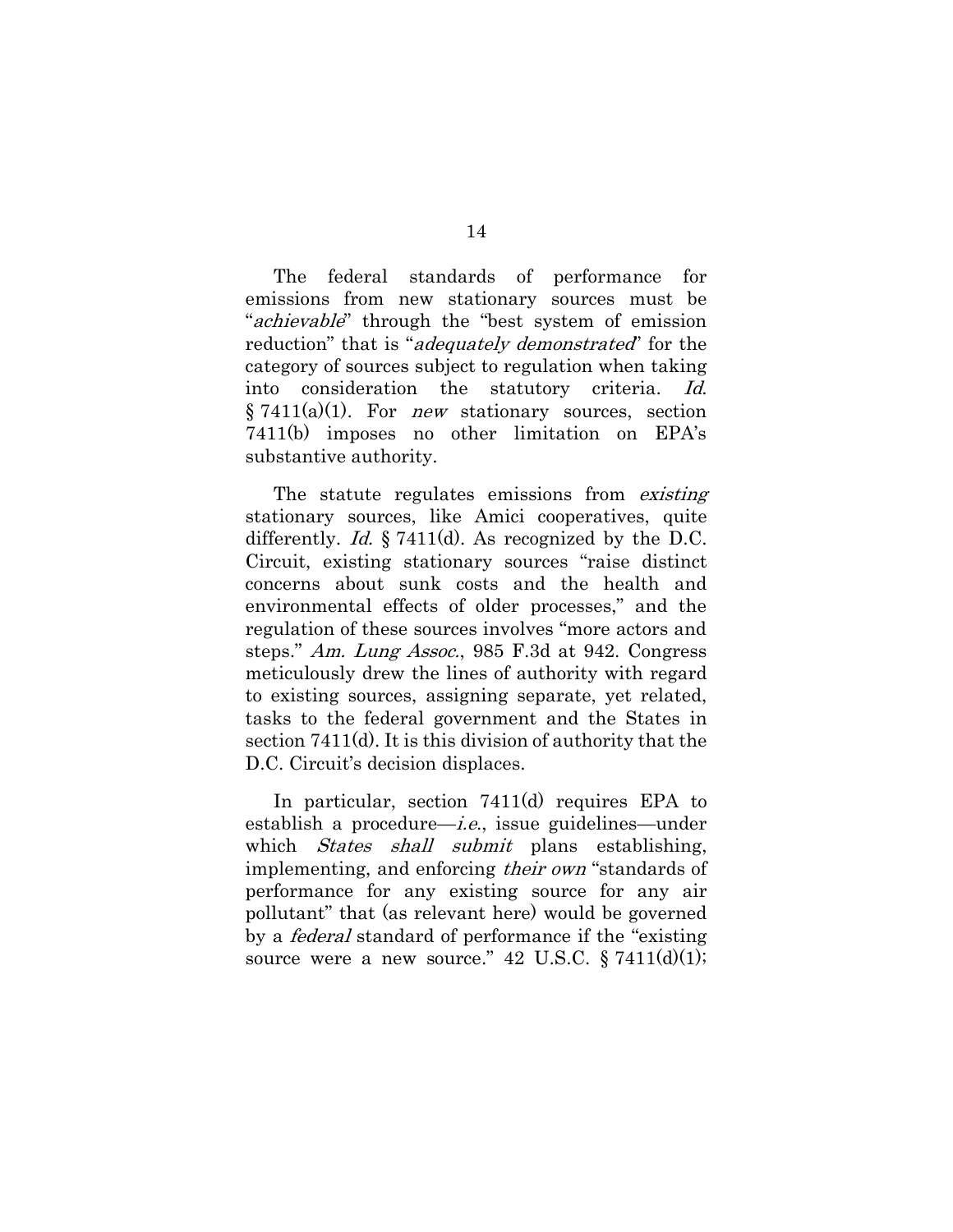<span id="page-22-7"></span><span id="page-22-6"></span><span id="page-22-0"></span>AEP, 564 U.S. at 424 (citing 40 C.F.R. §§ 60.22, 60.23 and explaining that EPA issues emissions guidelines for existing stationary sources).

<span id="page-22-1"></span>To be clear, section 7411(d) does not permit EPA directly to regulate or set standards of performance in the first instance for existing sources. It reserves that power to the States. 42 U.S.C. § 7411(d)(1). Moreover, EPA's authority to establish guidelines applicable to the States' standards of performance under section 7411(d) is expressly limited: EPA "shall permit" the States to "take into consideration, among other factors, the remaining useful life of the existing source to which such standard applies." Id.  $\S$  7411(d)(1)(B).

<span id="page-22-3"></span><span id="page-22-2"></span>In fact, section 7411(d) permits EPA to regulate existing sources directly only if a State "fails to submit a satisfactory plan." *Id.*  $\S 7411(d)(2)(A)$ . And even in that circumstance, in promulgating a standard of performance for emissions at an existing source, EPA is required to take into consideration, among other factors, the source's remaining useful life. Id. § 7411(d)(2)(B). If anything is clear under Section 7411, it is that EPA may not apply a standard of performance to an existing source without taking into account its "remaining useful life."<sup>2</sup>

<span id="page-22-4"></span>

<span id="page-22-5"></span><sup>2</sup> This aspect of section 7411(d) is particularly important to rural electric cooperatives because of the combined impact of the Powerplant and Industrial Fuel Use Act, 42 U.S.C. §§ 8301-8484, and subsequent federal environmental mandates. As discussed further below, cooperatives invested hundreds of millions of dollars in coal plants and subsequent pollution control projects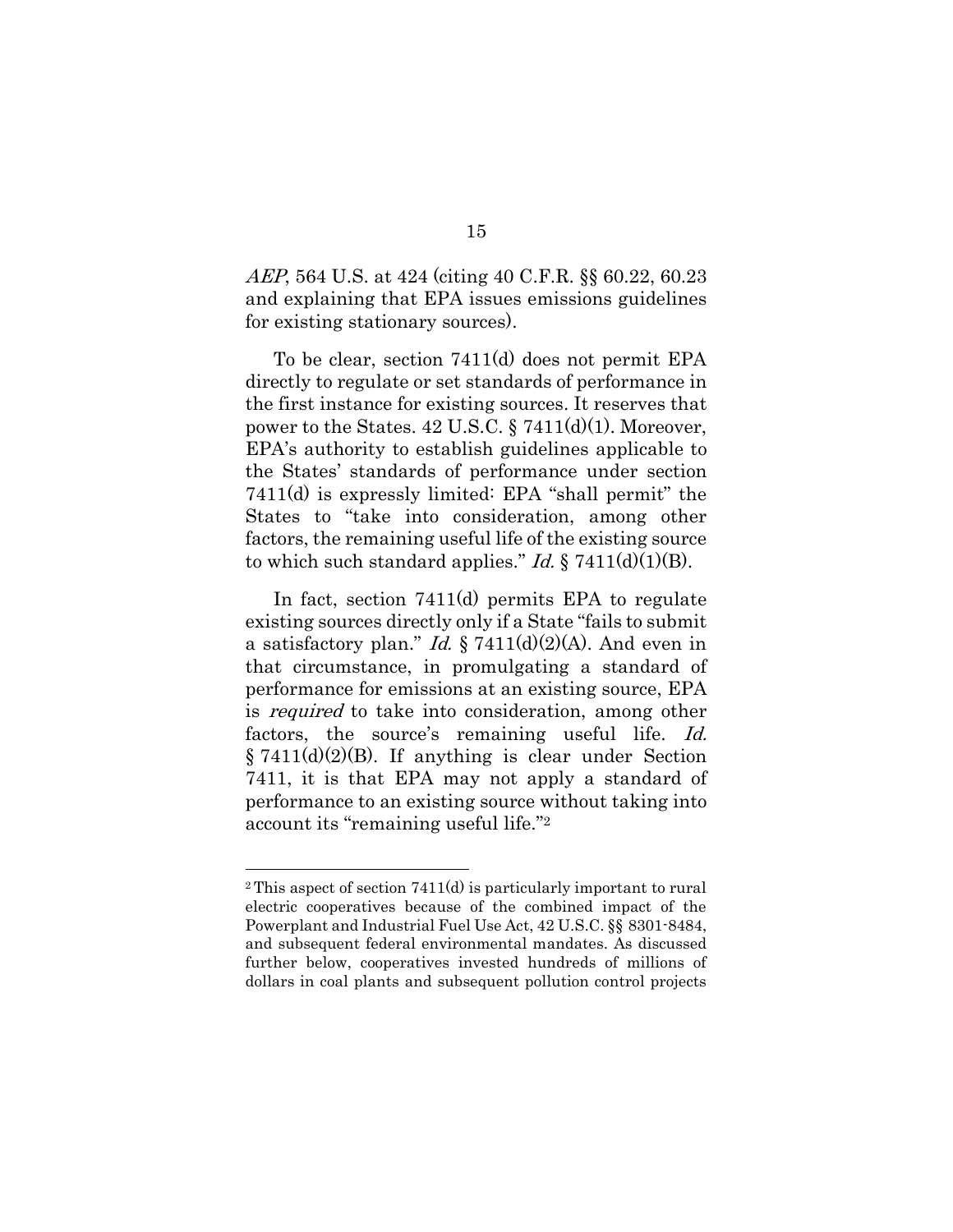Whether a standard of performance for emissions at an existing stationary source is initiated by a State or EPA, section 7411(d) requires EPA to develop BSER guidelines for existing sources with the flexibility for States to consider their source-specific factors when developing their standards of performance. That express statutory requirement necessarily means that EPA's BSER for existing sources must be achievable with means available to the source (at the source)—otherwise Congress's promise that the States be permitted to "consider, among other factors, the useful life of the existing source to which such standard applies," id. § 7411(d)(1)(B), would be effectively read out of the statute.

Correctly reading section 7411 in its entirety yields but one result: Congress expressly devised a scheme to minimize air pollution that operates on two separate tracks. EPA regulates emissions from new sources of pollution within its discretion with little or no obligation to consider source-specific factors. This makes sense: no existing interests or source- or statespecific logistical restraints must be accounted for, and EPA has the authority to guide the air pollution prevention process going forward. See id. § 7411(b)(1)(B) (establishing ongoing and future EPA

<span id="page-23-0"></span>

that have yet to be recovered because their plants still have significant remaining useful life. That useful life was reasonably assumed to be available for long-term cost recovery to protect rural ratepayers not capable of absorbing escalating rates due to accelerated cost recovery.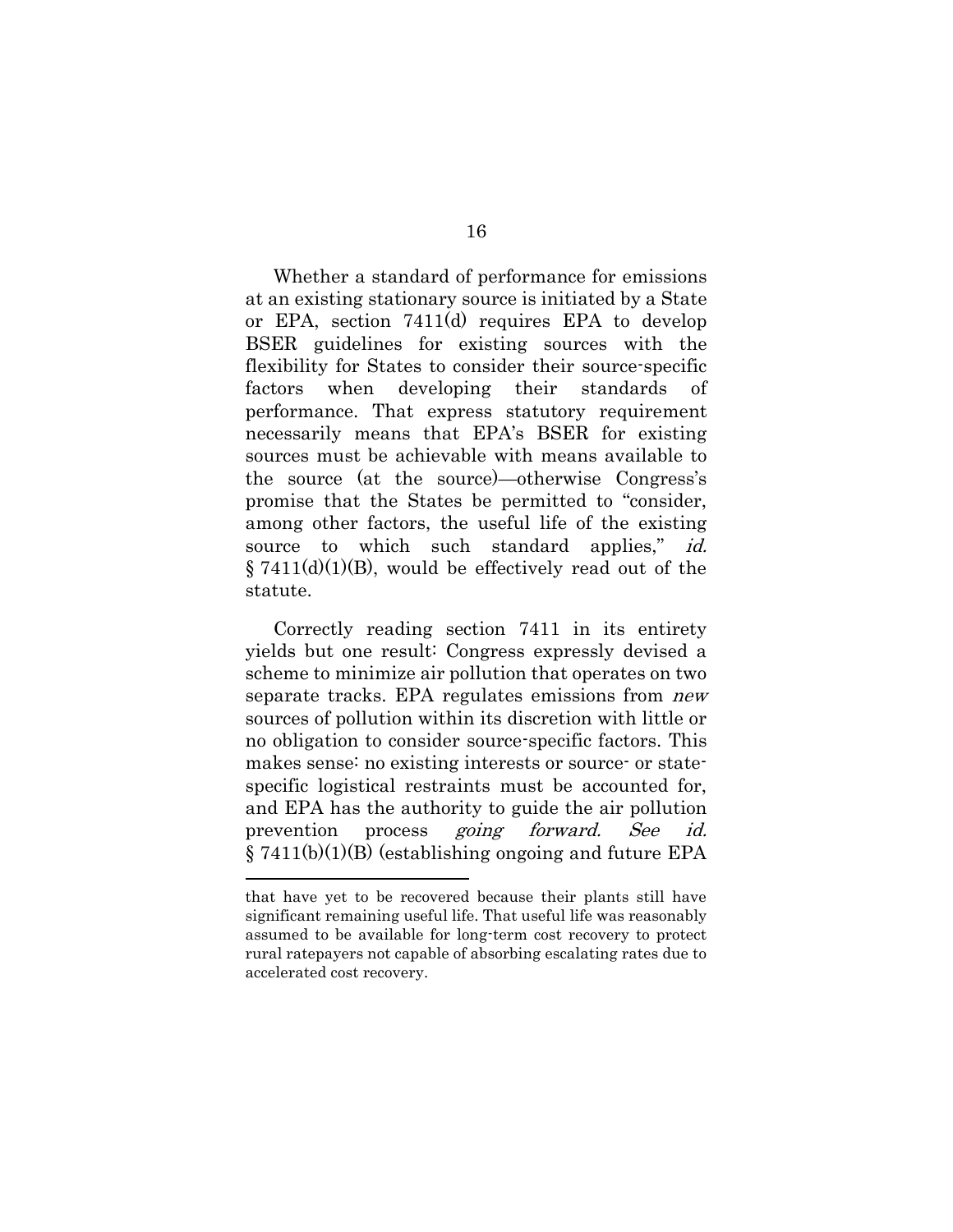action with regard to regulation of new sources). New sources can be designed and built to comply with the new source standards.

<span id="page-24-0"></span>Congress treated existing sources differently, and for good reasons. Those sources are *already built*. Investments were made and plants were built with equipment and site configurations that relied upon the regulatory requirements in place at the time of their installation. States are in the best position to consider source-specific factors. States have structured their electric grids around their existing sources and can appreciate transmission constraints in rural areas, cost-sensitivity, and other challenges particular to electric cooperatives. States have routine interaction with sources through permitting, inspections, and other delegated environmental federal programs. Further, States have first-hand experience with unique regional factors such as geography, natural resources, and climate that can impact source operations. Accordingly, through section 7411(d), Congress put States on the front lines and empowered them to make the initial decisions as to the best way to meet EPA's existing source guidelines, considering source- and state-specific factors. Id. § 7411(d). And because Congress specified that standards of performance for any particular existing source must take into account factors related to that particular source, EPA's authority in this regard is limited. It may not impose across-the-board BSER requirements (like carbon emission caps) that cannot be achieved by a particular source.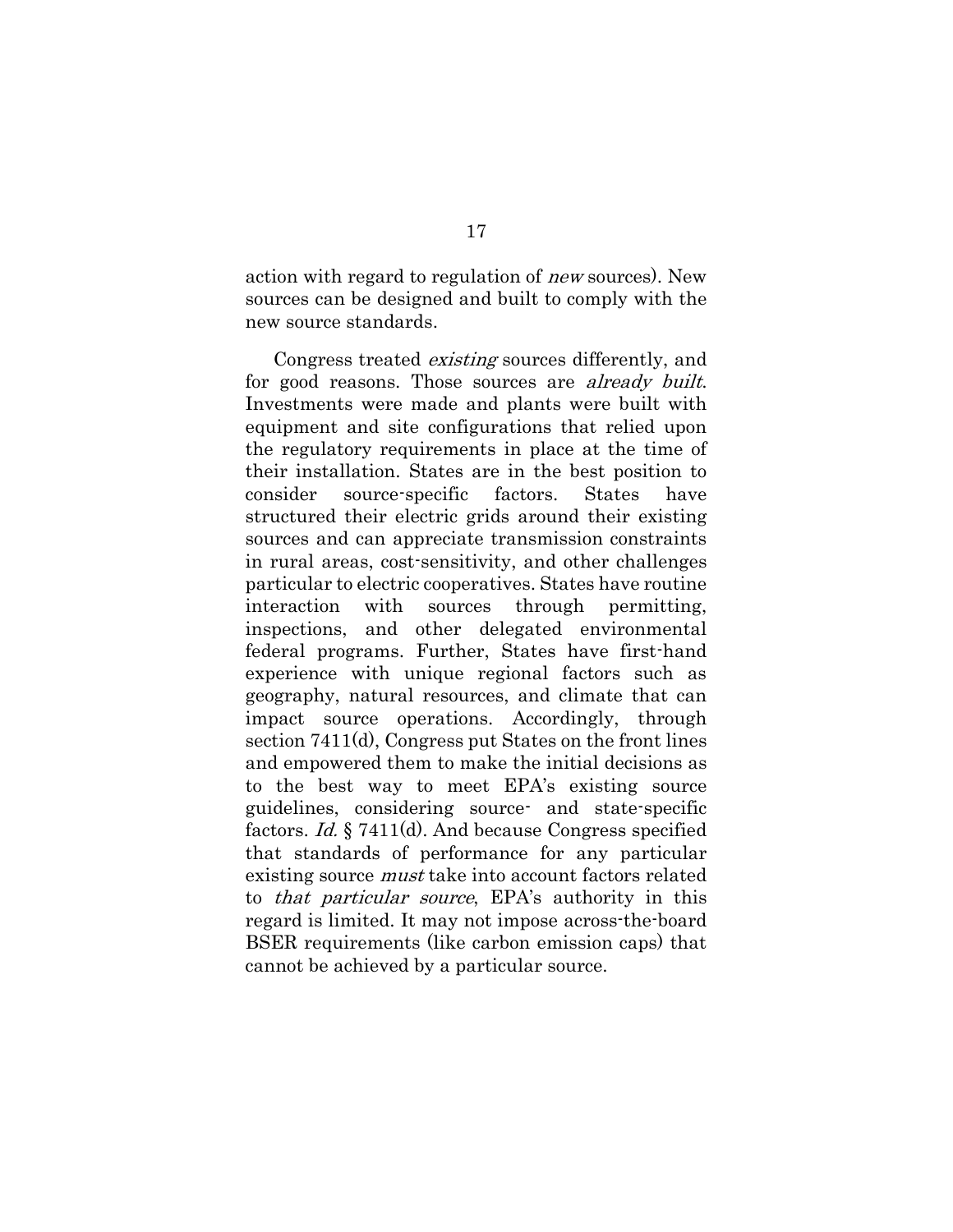### <span id="page-25-1"></span><span id="page-25-0"></span>2. The D.C. Circuit's atextual reading of CAA section 7411 impermissibly vests EPA with unchecked authority to set federal standards for existing sources directly contrary to the statutory grant of such power to the States.

Instead of reading sections  $7411(a)(1)$  and (d) together, the D.C. Circuit construed section 7411(a)(1) as a separate power, unto itself—without regard to the express limitations that section 7411(d) imposes on regulation of emissions from existing sources. Am. Lung Assoc., 985 F.3d at 945-50. In the D.C. Circuit's view, the "root" of EPA's authority to determine BSER is section  $7411(a)(1)$ ; that provision "announces its own limitations," and it does not include any requirement that EPA account for the delegation to States or source-specific factors in establishing BSER for emissions from existing sources. Id. at 945. Instead, according to the D.C. Circuit, EPA may develop BSER for emissions generally with no limitation other than those contained in section 7411(a)(1) itself: that EPA must "study all 'adequately demonstrated'" means of emission reduction, drawing on "adequately demonstrated" methods to determine the "best" system to reduce emissions. Id. at 946. And, according to the court, section 7411(d) has no impact on this authority. Rather, once EPA develops BSER for an air pollutant, "state-developed 'standards of performance' [for a particular source] follow on but are legally and functionally distinct from the 'best system' that the EPA develops." Id. at 948.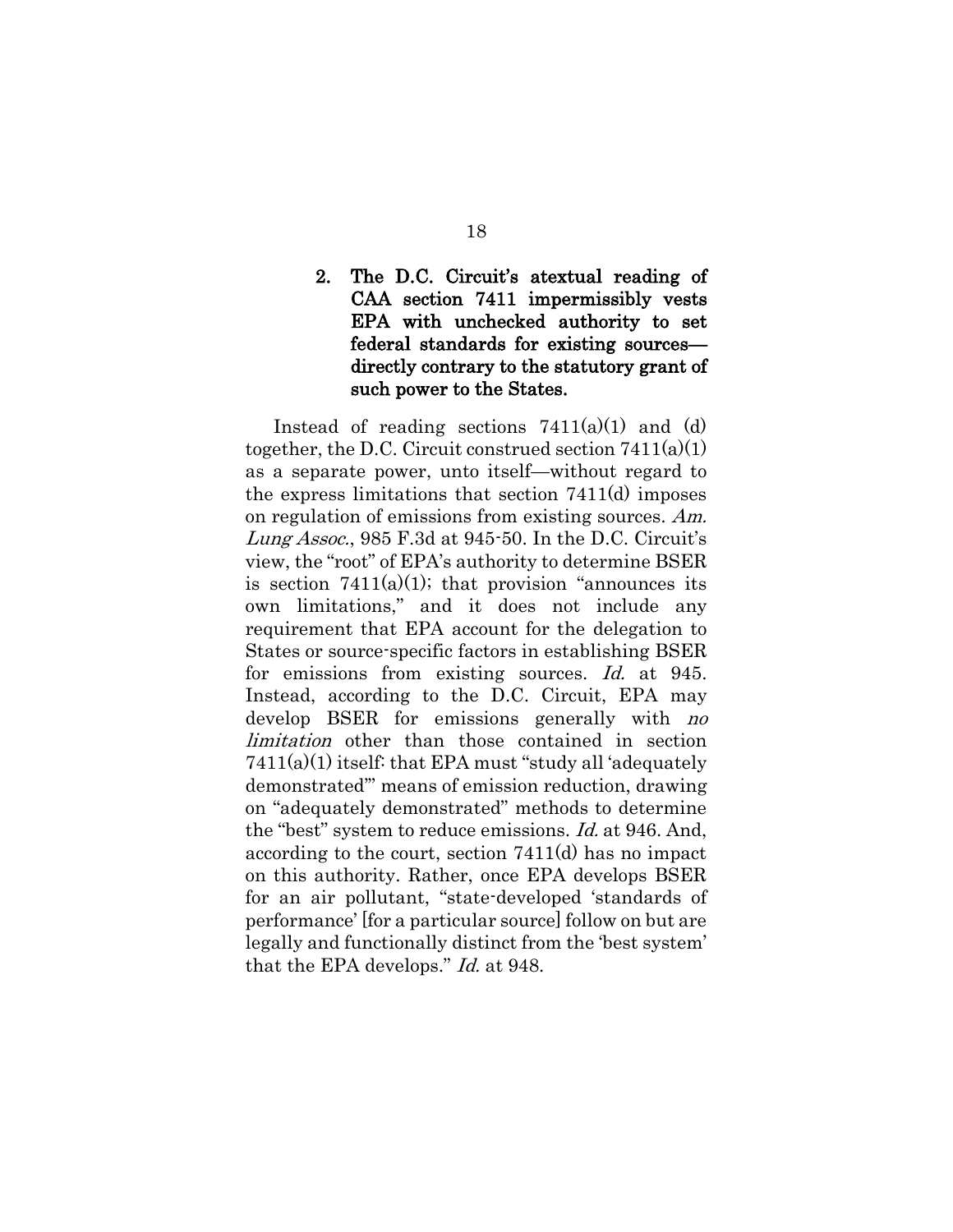<span id="page-26-0"></span>The D.C. Circuit grievously misread the statute. Section  $7411(a)(1)$  itself does not limit EPA's authority with regard to setting guidelines for particular sources—but it should not be expected to. By its own terms, section  $7411(a)(1)$  applies to pollutants. It establishes the baseline procedure for how a standard of performance is to be developed. Then the rest of the statute kicks in: section  $7411(b)(1)(B)$  applies that definition to *new sources*, and section 7411(d) apples that definition to existing sources, enabling States to set their standards.

Although section  $7411(b)(1)(B)$  imposes no additional criteria on EPA's application of standards of performance and BSER for new sources, section 7411(d) expressly limits EPA's authority with regard to existing sources. As discussed above, "standards of performance" applied at "any particular [existing] source"—including the underlying BSER that forms the basis of the standard of performance—must take into account source-specific factors such as remaining useful life.

This necessarily means that "standards of performance" for emissions at existing sources established under section 7411(d) may (and often will) vary from the "Federal standards of performance" that EPA may promulgate for new sources under section  $7411(b)(1)(B)$ . And to give any effect to the statutorily guaranteed consideration for factors related to "particular source[s]" under section 7411(d), States must retain discretion to consider source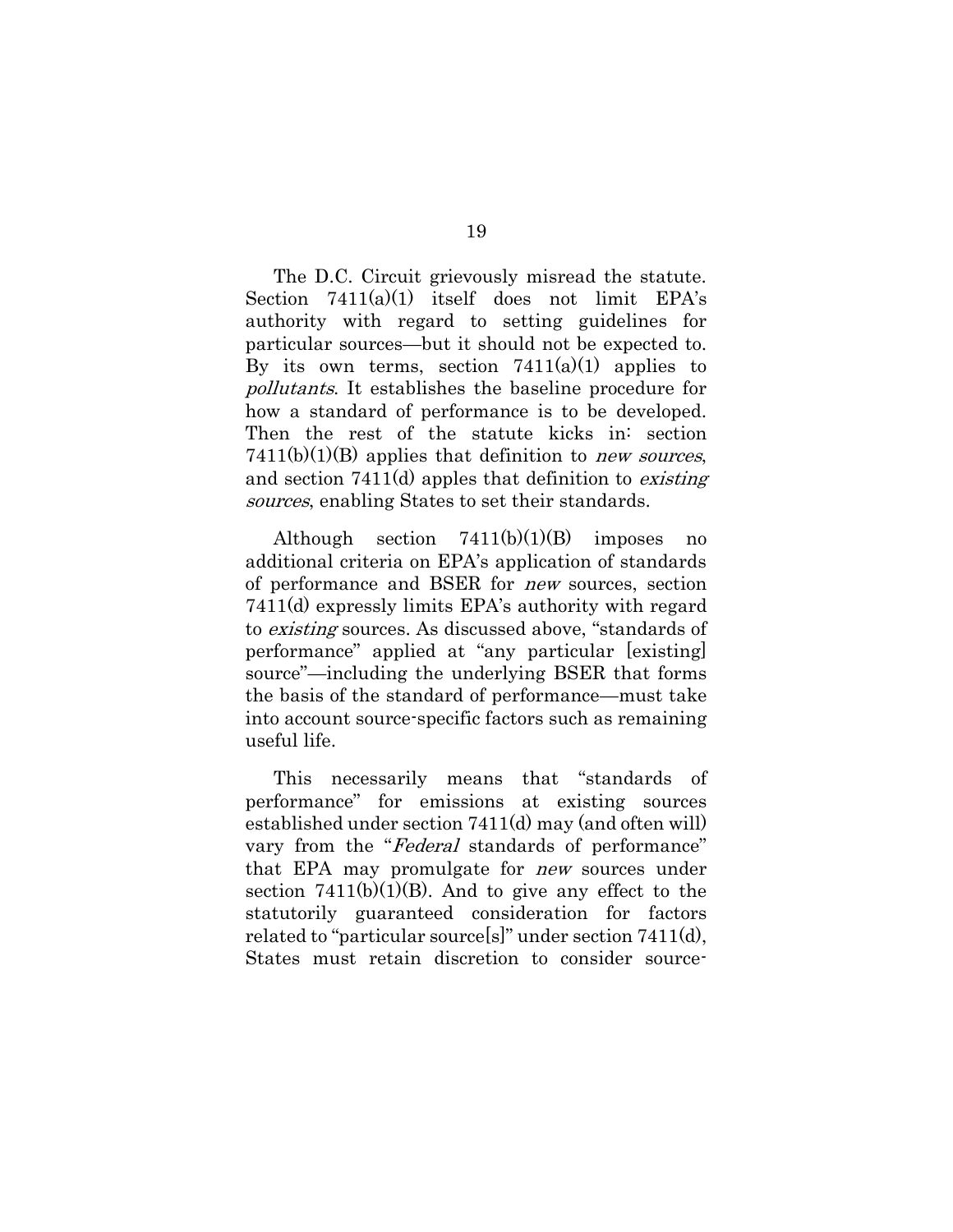specific factors in setting existing source standards. EPA is not permitted (contrary to the D.C. Circuit's view) to use BSER to usurp the States' statutory prerogative to regulate their own existing sources.

The authority section 7411(d) grants States stands in marked contrast to EPA's authority to regulate new sources according to its own "Federal" standards of performance. 42 U.S.C.  $\S 7411(b)(1)(A)$ , (B). If Congress did not intend the States to have flexibility in the establishment and application of emissions standards to their existing sources, it would not have expressly included that authority in section 7411(d). Because it did, EPA is required to follow that statutory mandate. AEP, 564 U.S. at 423.

<span id="page-27-0"></span>B. The D.C. Circuit's Decision Also Upends the System of Cooperative Federalism Embodied in the CAA by Stripping States of Their Statutory Right to Serve as the Primary Regulator of Existing Sources.

<span id="page-27-2"></span><span id="page-27-1"></span>As the Court has confirmed, and the D.C. Circuit acknowledged, the plain text of the CAA establishes a system of cooperative federalism between EPA and the States, under which the States are assigned the primary role in air pollution prevention and control as it applies to existing sources. AEP, 564 U.S. at 424-28; Am. Lung Assoc., 985 F.3d at 942 (describing CAA section 7411(d) as creating "complementary roles" for EPA and the States);  $42 \text{ U.S.C.}$  §  $7401(a)(3)$  (affirming that "air pollution prevention" and "air pollution control at its source is the primary responsibility of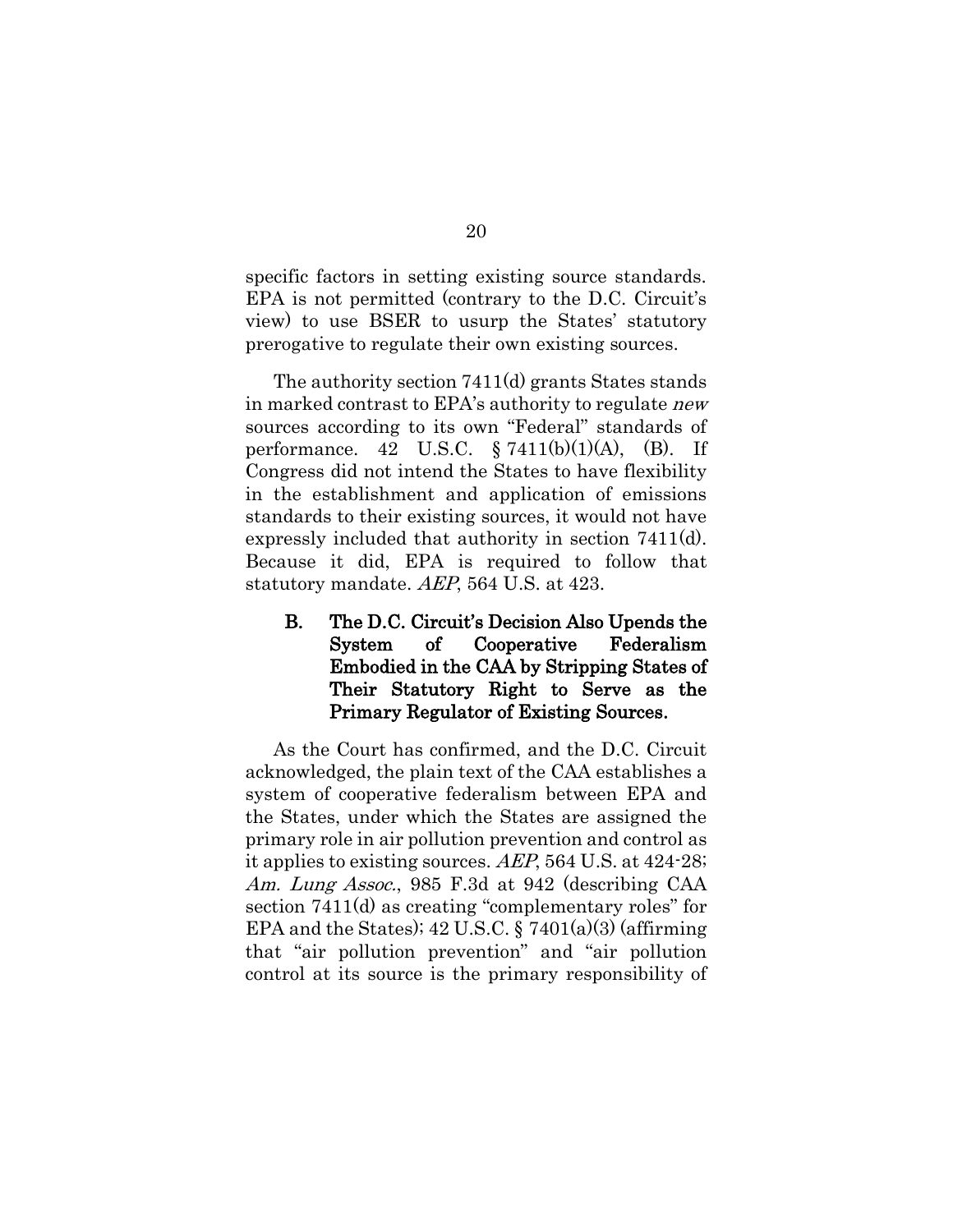States and local governments."). The CAA was built on the principle that EPA would set certain minimum standards, and the States would implement those standards using methods that would meet their own particular needs. Cf. Hodel v. Va. Surface Min. & Reclamation Ass'n, Inc., 452 U.S. 264, 289 (1981).

<span id="page-28-1"></span><span id="page-28-0"></span>For this reason, the D.C. Circuit's evisceration of the express statutory limitation on EPA's authority to regulate emissions from existing sources is an anathema to the CAA's instructions. Section 7411(d) expressly authorizes States, within guidelines set by EPA, to establish and administer their own regulatory programs, structured to meet their own needs. 42 U.S.C. § 7411(d) ("Regulations . . . under this paragraph shall permit the State in applying a standard of performance to any particular source . . . to take into consideration, among other factors, the remaining useful life of the existing source."). This flexibility is a crucial attribute of the CAA's system of cooperative federalism. It ensures the States' primary role in fighting air pollution from their existing sources as guided—not mandated—by EPA.

But the D.C. Circuit's decision permits EPA to impose generic limitations without regard to the capability of specific sources. The decision then requires States to implement those limitations through their section 7411(d) plans. As a result, the D.C. Circuit's decision permits EPA to impose standards on existing sources that they cannot conceivably meet, irrespective of their useful life or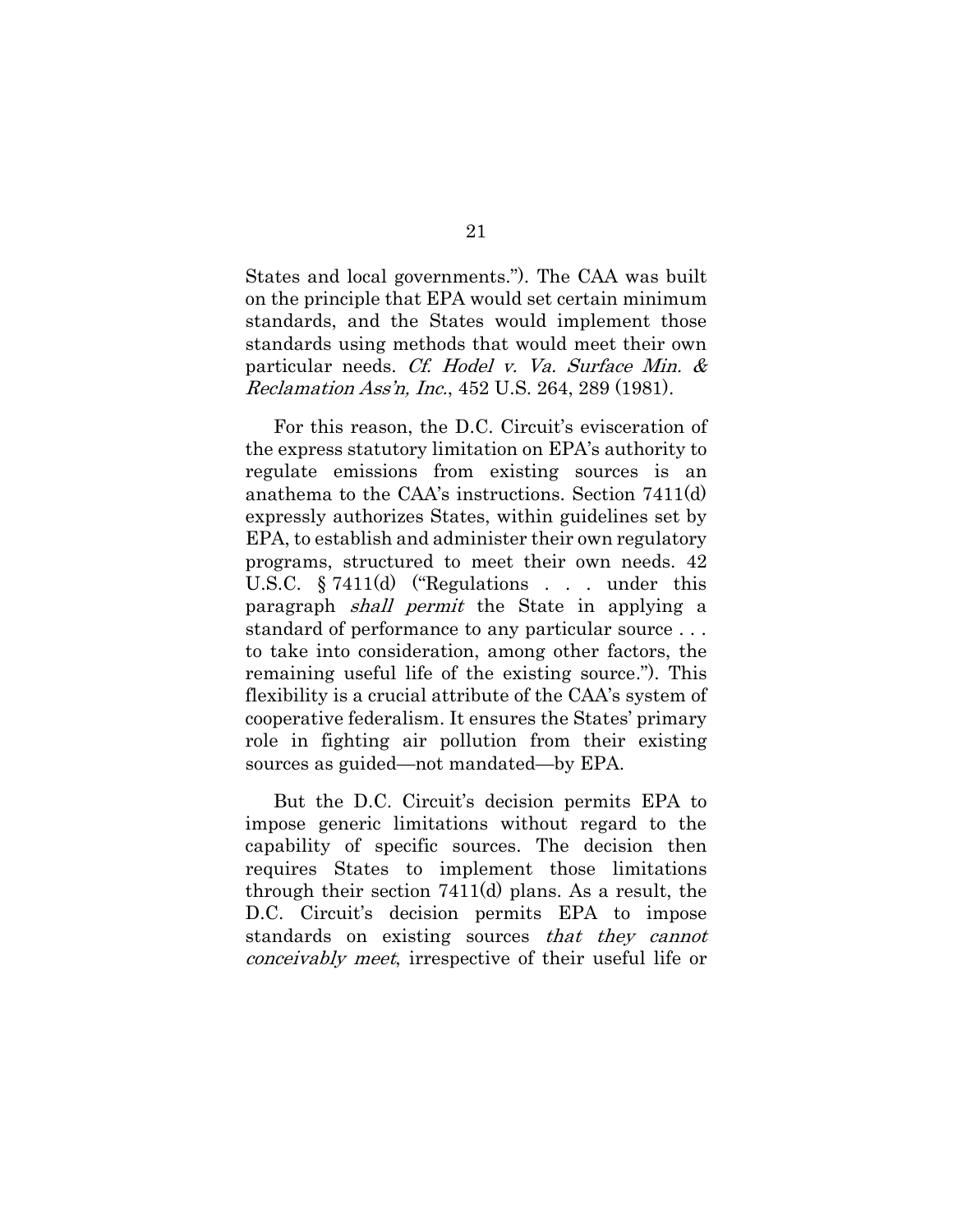other source-specific or state-specific factors the States are entitled to consider under the terms of CAA section 7411(d). The D.C. Circuit allows EPA to unilaterally eliminate existing sources, even if States depend on those sources and the sources would meet State and federal standards. The system blessed by the D.C. Circuit imposes federal mandates for State implementation. This approach is not cooperative federalism. In fact, it is more akin to coercive federalism.

<span id="page-29-0"></span>The D.C. Circuit downplayed the impact its decision would have on States, claiming that, even under a regime such as the CPP, States would still maintain "considerable flexibility in choosing how to calculate and meet their emissions targets." Am. Lung Assoc., 985 F.3d at 963. Not so, because EPAmandated carbon dioxide limits—such as those envisioned by the CPP—are hard limits, not "targets." States are not given flexibility to adjust those limits.<sup>3</sup> Moreover, those limits are based on EPA's own assumptions of what could be accomplished within a given State's electric grid, "outside the fence" of individual facilities, without regard to the age or importance of each facility to a given State's electric grid. Any system setting limits up front based on

<span id="page-29-1"></span><sup>3</sup> In the preamble to the CPP, EPA dispelled any notion that the CPP would have provided States any real flexibility, explaining that States were permitted to deviate from EPA's standards for individual sources only if the States could meet the standards set by EPA "in aggregate, or in combination with other measures undertaken by the state." 80 Fed. Reg. 64662-01 (Oct. 23, 2015).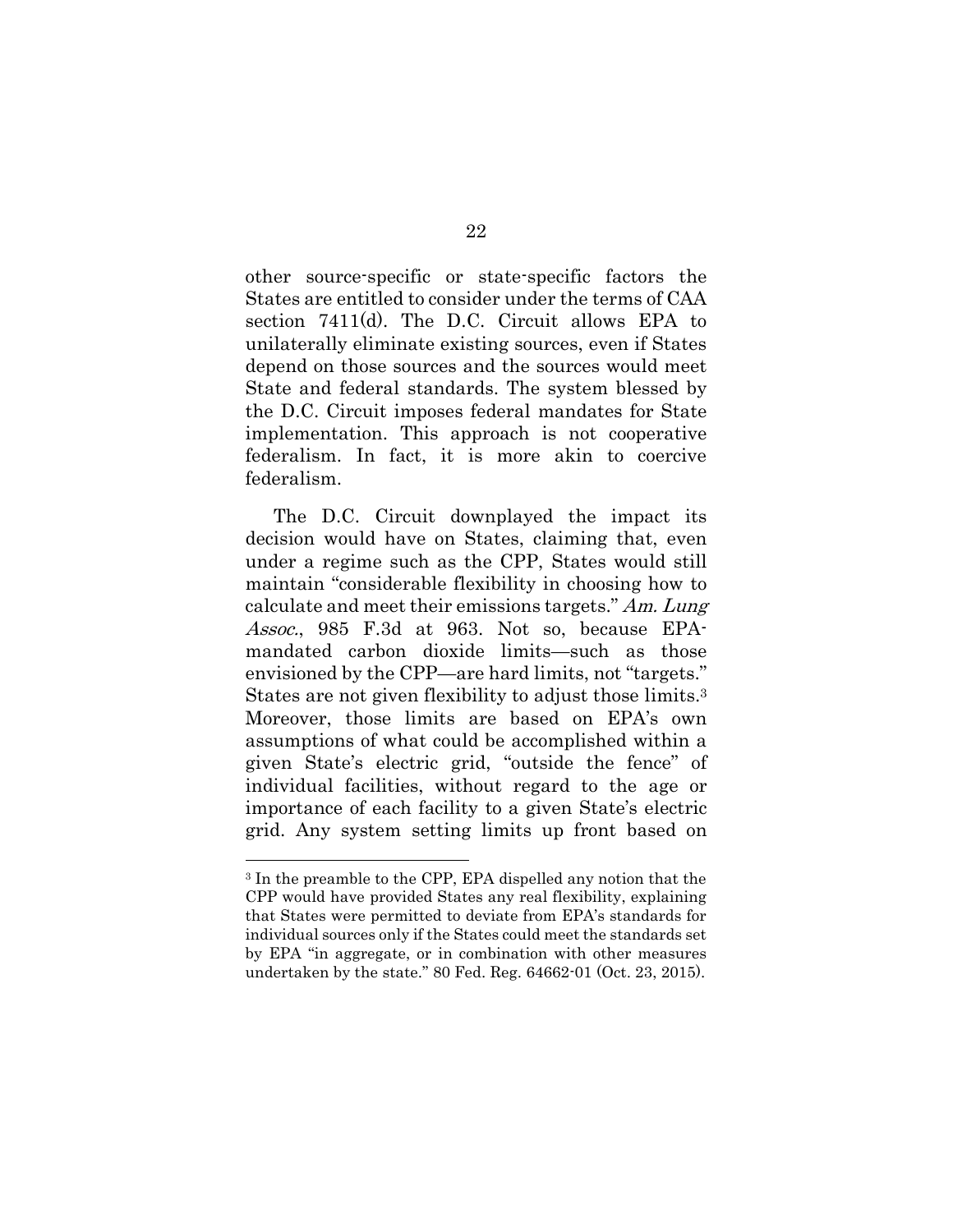hard-wired assumptions about each State without each State having the ability to change those assumptions and adjust the limits amounts to a topdown federal mandate that does not provide "flexibility," and it is certainly not "cooperative." Nor, critically, does it allow States to account for the very factors the statute allows them to consider.

The D.C. Circuit's decision upsets the delicate balance of State and federal power forged by Congress in the CAA. The Court should reverse.

### II. ADDITIONALLY, THE MAJOR QUESTIONS DOCTRINE FORECLOSES THE D.C. CIRCUIT'S INTERPRETATION OF THE CLEAN AIR ACT.

<span id="page-30-0"></span>As explained above, the plain text of the Clean Air Act unambiguously forecloses the D.C. Circuit's interpretation of section 7411(d). The D.C. Circuit's view is also contrary to the major questions doctrine, which rejects statutory interpretations that "would bring about an enormous and transformative expansion in [an agency's] regulatory authority without clear congressional authorization." Util. Air Regulatory Grp. v. EPA ("UARG"), 573 U.S. 302, 324 (2014).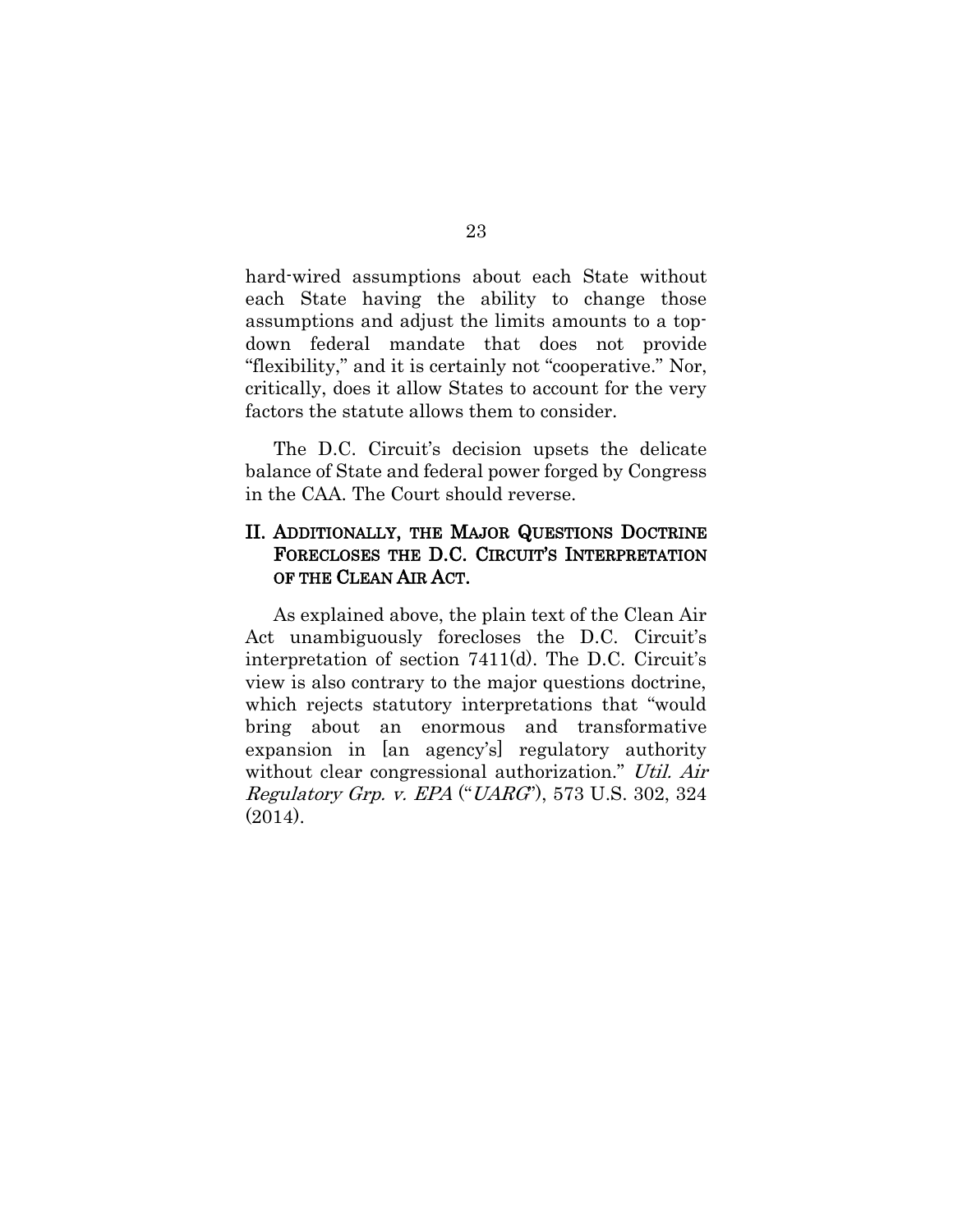### A. The Major Questions Doctrine Ensures That Only Through Clear Congressional Authorization Will an Agency Be Given the Authority to Make Decisions of Vast Economic and Political Significance.

<span id="page-31-3"></span><span id="page-31-1"></span><span id="page-31-0"></span>Congress must "speak clearly if it wishes to assign to an agency decisions of vast 'economic and political significance." Id. at 324 (quoting FDA v. Brown  $\&$ Williamson Tobacco Corp., 529 U.S. 120, 160 (2000)); see also King, 576 U.S. at 485-86 (2015) (noting that for questions of "deep economic and political significance," Congress "surely" would only "assign that question to an agency . . . expressly"). "When an agency claims to discover in a long-extant statute an unheralded power to regulate a significant portion of the American economy, [the Court] typically greet[s] its announcement with a measure of skepticism." UARG, 573 U.S. at 324 (internal quotation omitted).

Yet no clear language appears in the CAA granting EPA the broad authority the D.C. Circuit has now afforded it. As set forth above, the statutory text plainly provides the opposite, reserving for States the power to set standards for existing sources.

<span id="page-31-2"></span>In circumstances like this, courts routinely apply the major questions doctrine to reject an agency's attempt to expand its power beyond that explicitly authorized by Congress.  $E.g., Loving v. I.R.S., 742$ F.3d 1013, 1021 (D.C. Cir. 2014) ("[C]ourts should not lightly presume congressional intent to implicitly delegate decisions of major economic or political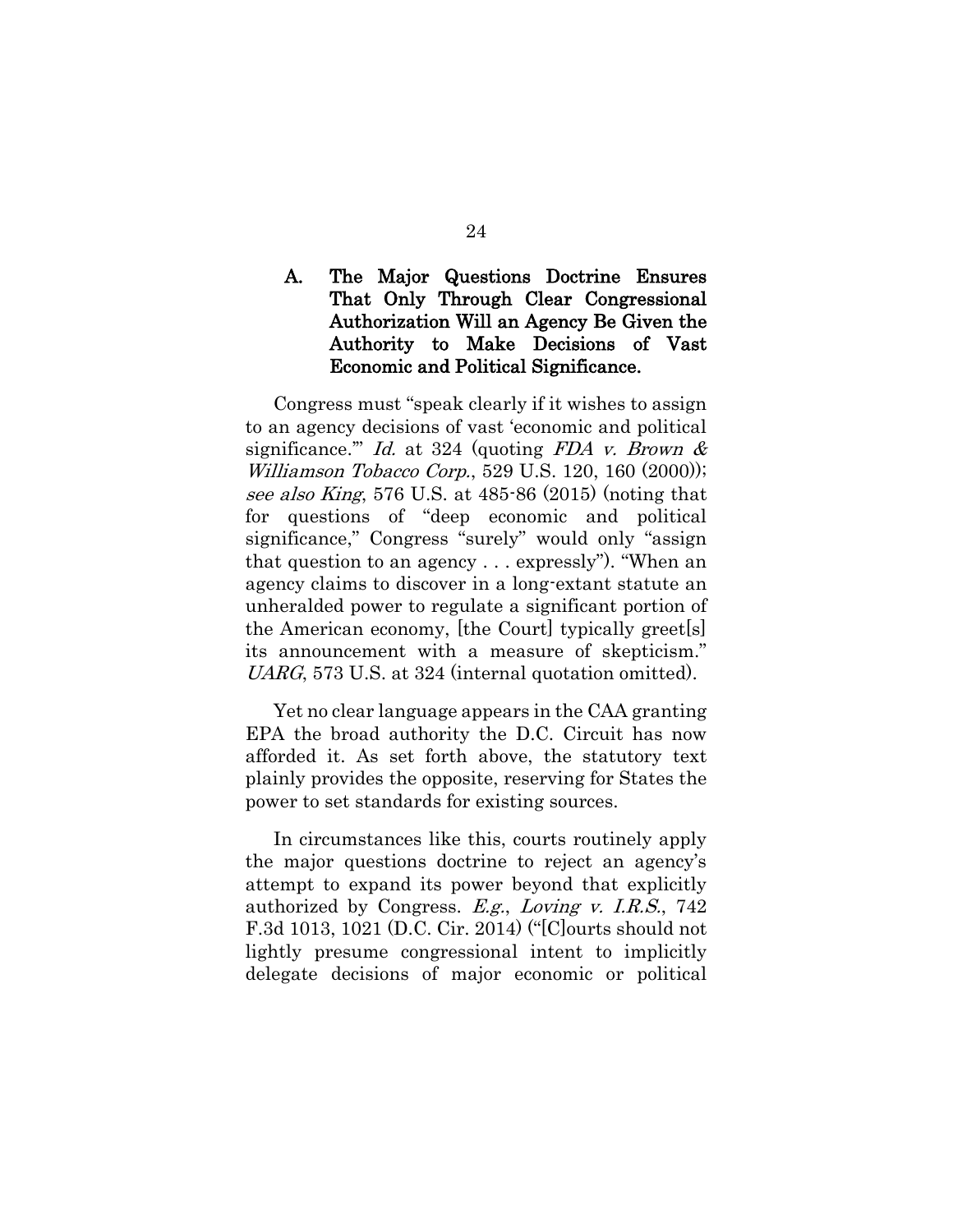<span id="page-32-0"></span>significance to agencies." (citation omitted)); Texas v. United States, 809 F.3d 134, 182-83, 188 (5th Cir. 2015), aff'd by an equally divided court, 136 S.Ct. 2271, 2272 (2016) (per curiam).

The doctrine is particularly applicable here, where the economic and political significance of EPA's attempt to expand its own authority cannot be understated. EPA previously promulgated a regulation (the CPP) that would have had the effect of shutting down coal-fired generators to the country's power grid, contrary to State preferences. It is hard to imagine a decision that EPA could make that would have greater "economic and political significance." Yet nowhere in the CAA is there any authority for EPA to undertake such a mission or arrogate the States' authority.

<span id="page-32-2"></span><span id="page-32-1"></span>The D.C. Circuit's decision below would have farreaching consequences by conferring unchecked authority on EPA to dictate power generation sources in a manner far outside the bounds of the CAA. This purported grant of authority to control the country's mix of electric generation is a major question that Congress can assign only through unambiguous statutory language—it is "implausible that Congress would give to the EPA" this sweeping power through, at most, "modest words" rather than through "a clear" "textual commitment." Whitman v. Am. Trucking Ass'ns, 531 U.S. 457, 468 (2001); see also U.S. Forest Serv. v. Cowpasture River Pres. Ass'n, 140 S. Ct. 1837, 1849 (2000) ("[W]hen Congress wishes to alter the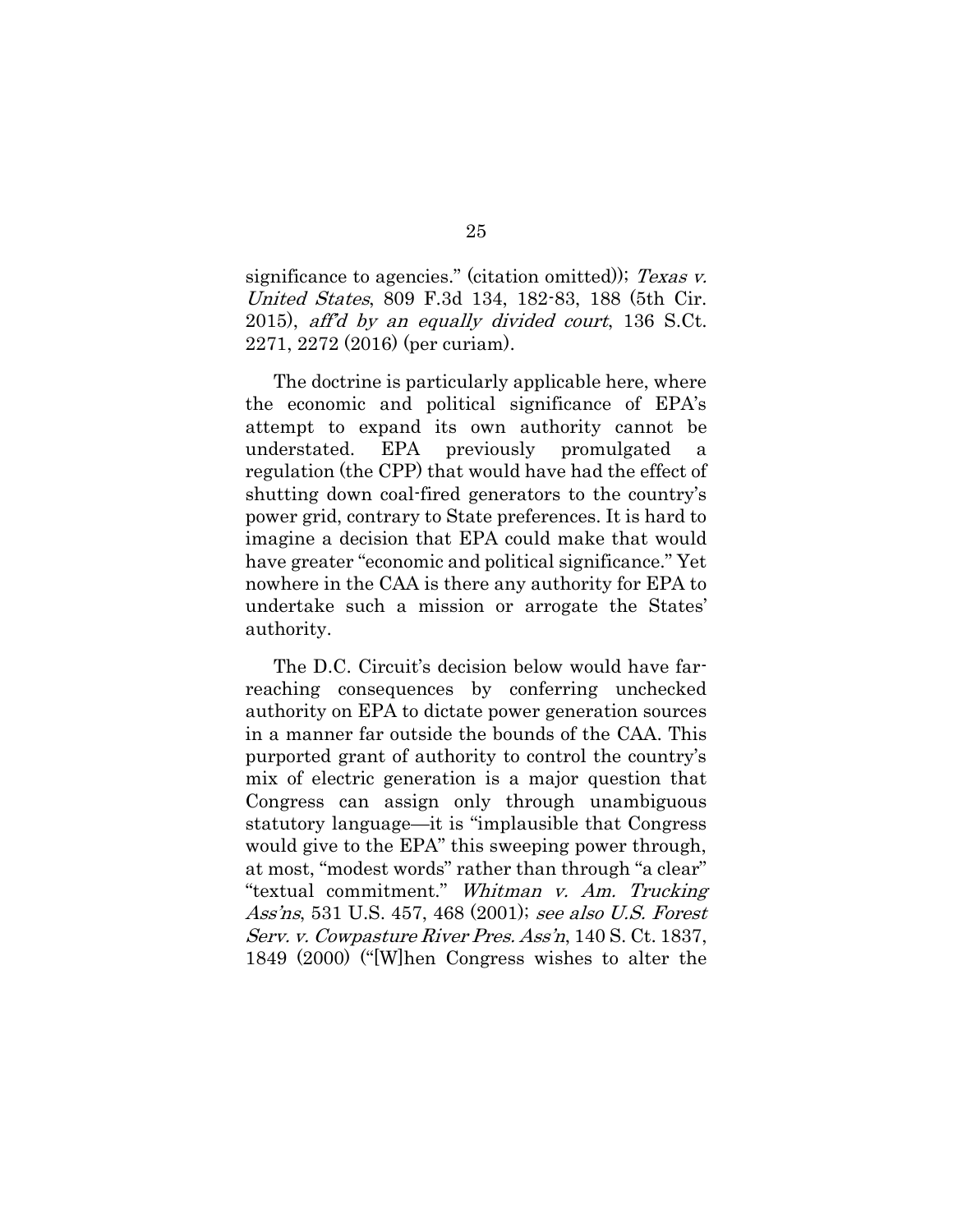fundamental details of a regulatory scheme," courts "expect it to do speak with the requisite clarity to place that intent beyond dispute."). Moreover, the millions of rural electric ratepayers served by Amici will shoulder severe economic and human consequences unless this Court reverses the judgment of the D.C. Circuit.

Thus, the major questions doctrine provides yet another reason to reverse here.

### B. Factors That Courts Traditionally Use to Determine Major Questions Confirm That the D.C. Circuit's Interpretation of the Act Is Erroneous.

Three factors that Courts traditionally analyze for major questions illustrate just how wrong the D.C. Circuit decision is.

First, when an "unheralded power" is purportedly found in a secondary provision of a "long-extant statute" courts are skeptical of that purported new interpretation. This is precisely the situation here. The D.C. Circuit's view of EPA's authority arises from an "unheralded power" in a fifty-year-old provision.

<span id="page-33-0"></span>The CAA was enacted in 1963, and section 7411(d) was added in the 1970s. Yet EPA never attempted to use section 7411(d) in such a sweeping manner prior to the CPP. Rather, EPA's prior uses of this section were narrow, imposing individualized measures aimed at reducing specific pollutants. E.g., 61 Fed.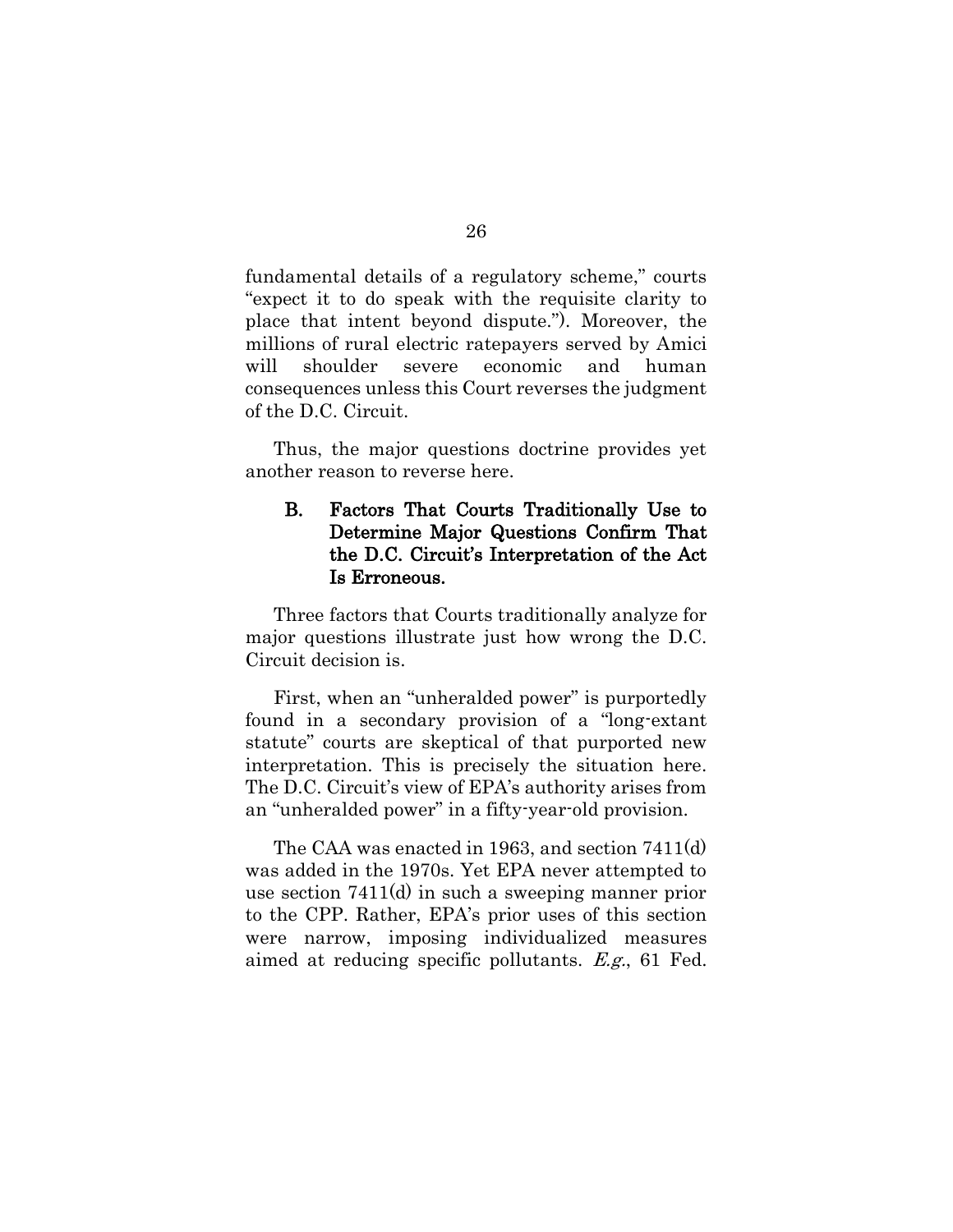<span id="page-34-2"></span>Reg. 9,905, 9,914 (Mar. 12, 1996) (guideline for a landfill based upon "[p]roperly operated gas collection and control systems"); 45 Fed. Reg. 26,294 (Apr. 17, 1980) (aluminum plant guideline for "effective collection of emissions").

EPA's infrequent and narrow historical use of section 7411(d) confirms that this provision was understood to allow limited regulation of existing sources—consistent with its plain text—and that the provision was a secondary part of the overall statutory scheme. "Congress . . . does not alter the fundamental details of a regulatory scheme in vague terms or ancillary provisions—it does not, one might say, hide elephants in mouse holes." Whitman, 531 U.S. at 46.

<span id="page-34-1"></span><span id="page-34-0"></span>This conclusion is buttressed by the fact that, elsewhere in the CAA, Congress did use language that would afford EPA authority to establish emission limitations based on trading among sources—a kind of generation shifting. See, e.g., 42 U.S.C. §§ 7651- 7651o (comprehensive acid rain program). An agency's reliance on purported delegated authority is "especially questionable" when "Congress has used express language in other statutes" to accomplish the same goals. The D.C. Circuit's interpretation is an impermissible attempt to embody a long-extant statute with a meaning not given the statute by Congress.

Second, the D.C. Circuit decision—which grants power to EPA far beyond what appears in the CAA's text—is especially problematic because the subject of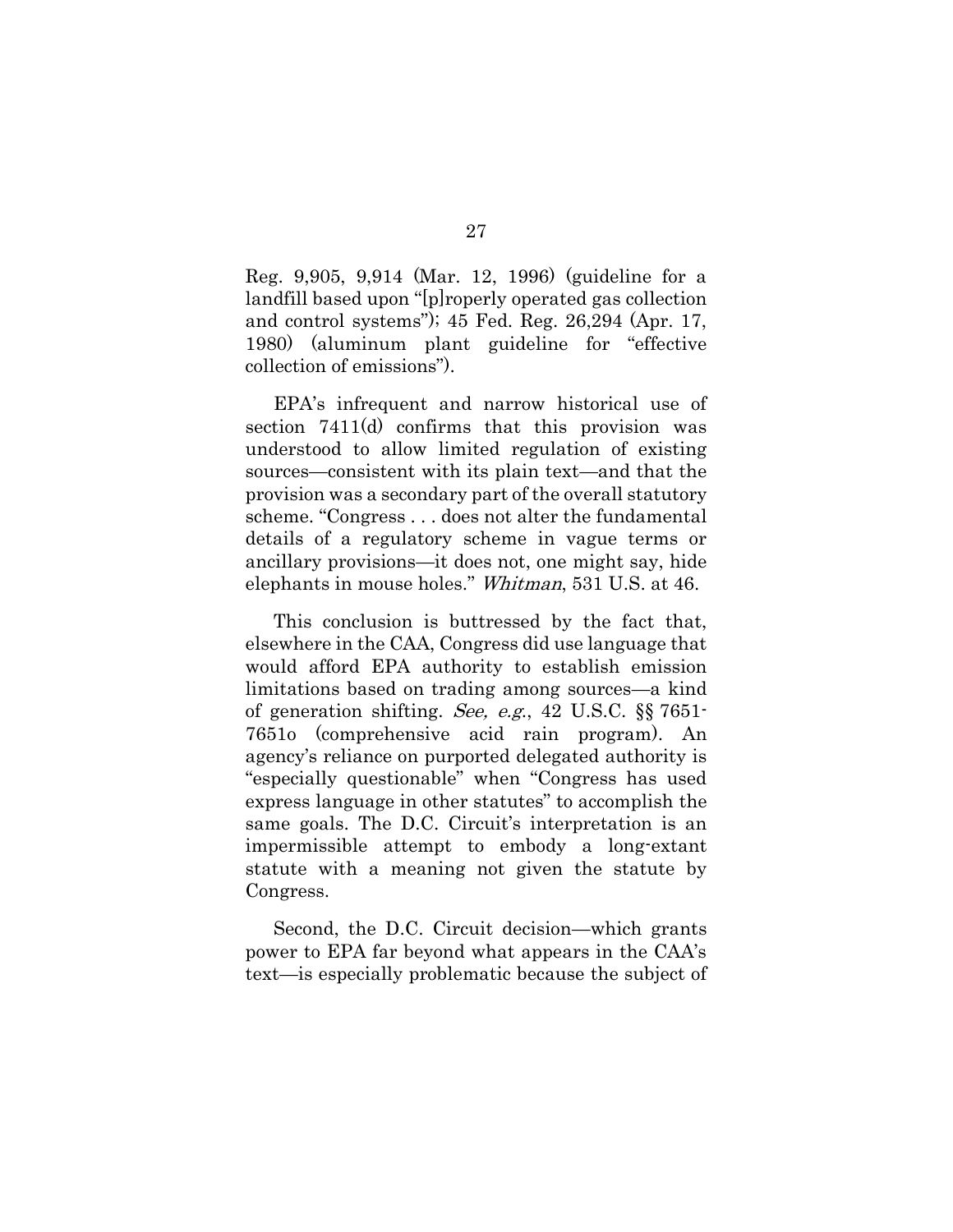<span id="page-35-2"></span><span id="page-35-1"></span>EPA's newfound power, electricity generation shifting, is an issue of "vast economic and political significance." UARG, 573 U.S. at 324 (citation omitted). How electricity is generated in this country is an issue of deep economic and political significance. Giving EPA the power expressed by the D.C. Circuit would expand EPA's authority to cover aspects of "entire industries," MCI Telecomms. Corp. v. Am. Tel. & Telegraph Co., 512 U.S. 218, 231 (1994), and thus "a significant portion of the American economy." Brown & Williamson, 529 U.S. at 159. As noted by North Dakota in its merits brief, N.D. Br. at 32-33, the effect of the D.C. Circuit's decision is to grant EPA the authority to force States to shift their generation capacity from coal and other fossil-fuel sources to renewable sources, regardless of the States' views based on State-centered factors, such as remaining useful life, that States are expressly permitted to consider.

<span id="page-35-3"></span><span id="page-35-0"></span>For most cooperatives, including those represented by Amici, generation shifting—without accounting for each site's specific circumstances—is simply not an option. Because nearly two-thirds of the nation's cooperative coal-fired power plants were constructed under the Powerplant and Industrial Fuel Use Act's mandate that they be "coal capable," 42 U.S.C. § 8311, these plants do not have the infrastructure needed to shift generation sources without massive new investment. And that investment is equally infeasible—cooperatives are not investor-backed. They serve and are financially supported by their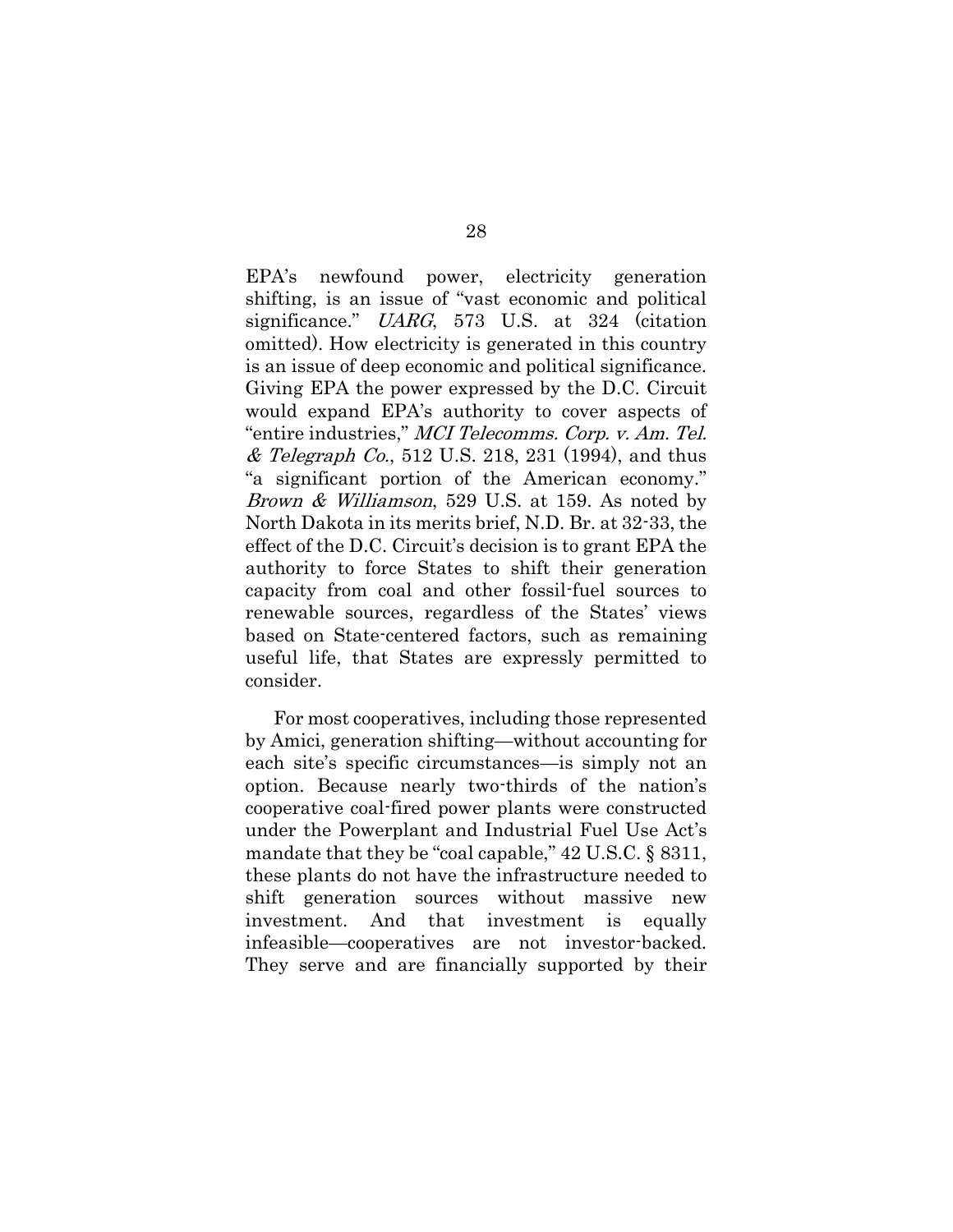customers. And many of the communities the cooperatives serve are among the nation's most sensitive to cost increases.

Granting EPA this power will have practical consequences as well. Empowering EPA to force generation shifting will effectively force the shutdown of fossil-fuel-fired plants, regardless of whether those plants may provide the State with the most reliable and cost-effective power source or whether the source has remaining useful life. Electric cooperatives, including Amici, are uniquely limited when it comes to generation shifting. Unlike for-profit investor-owned utilities, electric cooperatives have small generation portfolios. In fact, several Amici operate only one fossil-fuel-generation plant, which provides essential baseload generation when renewable generation is not available due to seasonal or meteorological conditions. Generation shifting for environmental compliance is either very limited or not an option for electric cooperatives.

The risk to grid reliability and reliance associated with the loss of coal-fueled power plants is not abstract for Amicus STEC, which is located in a State (Texas) that just witnessed unprecedented power outages during Winter Storm Uri earlier this year. STEC was fortunate to have enough power generation to cover the needs of its members, which protected it from the kind of economic ruin experienced by other rural cooperatives in Texas that did not have enough reliable generation to meet the needs of their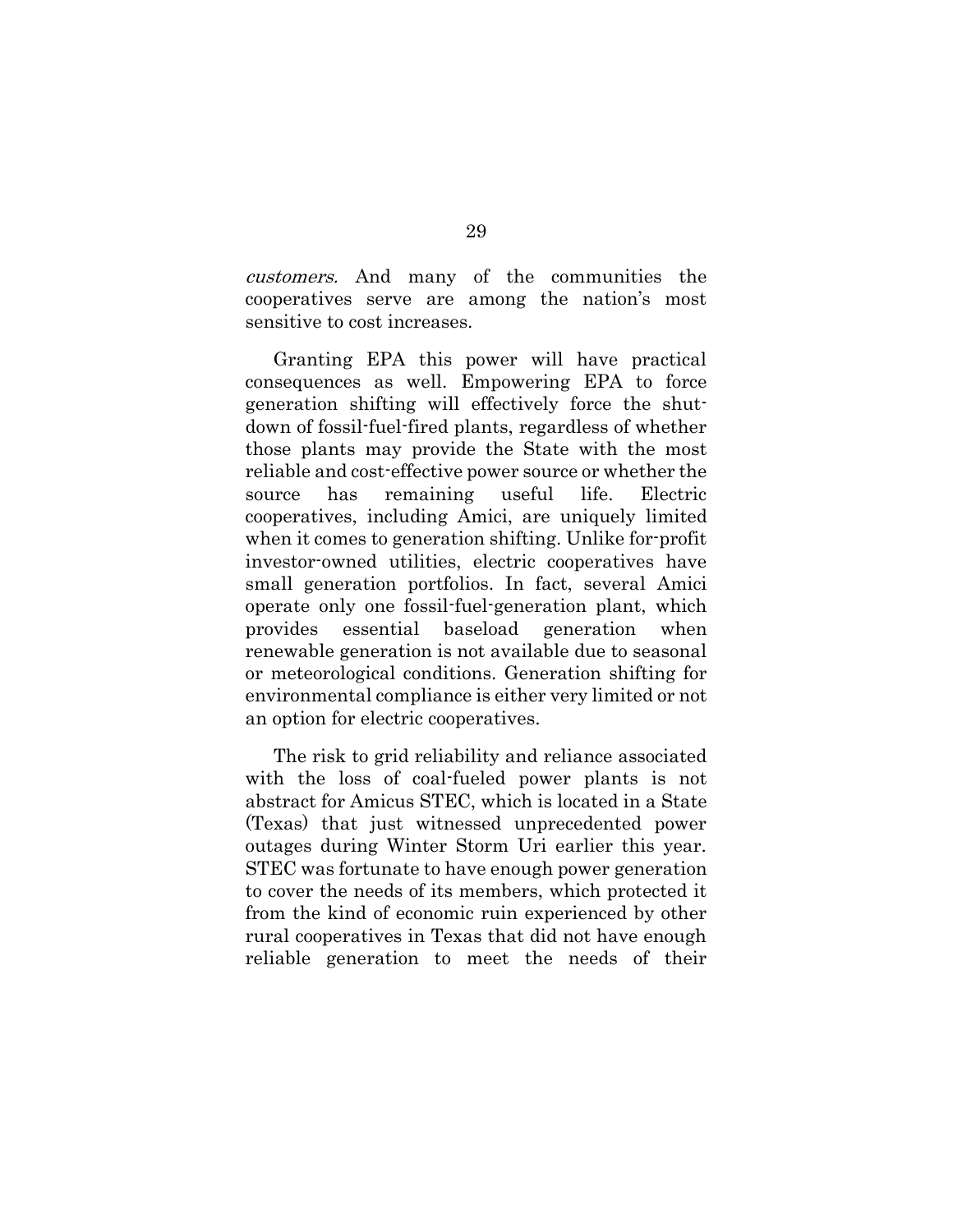<span id="page-37-0"></span>members. See, e.g., In re Brazos Elec. Power Coop., Inc., No. 21-30725 (Bankr. S.D. Tex. 2021) (information regarding the multi-billion dollar exposure of Brazos due to insufficient generation resources may be obtained on the website of the Debtor's claims and noticing agent at http://cases.stretto.com/Brazos).

<span id="page-37-1"></span>But STEC's ability to cover the needs of its members is dependent upon the ongoing viability of the San Miguel coal-fired power plant. That plant was the focus of one of the declarations establishing the need for this Court's stay of the CPP. Basin Elec. Power Coop., et al. v. EPA, et al., No. 15A776, App. at a307-322 (declaration of Derrick Brummett, CFO, San Miguel Electric Cooperative, Inc.). As Brummett made clear, the immediate threat to San Miguel (and thus to STEC based upon its dependence on San Miguel) caused by EPA's outside-the-fence carbon regulation of power plants extends beyond the ultimate passage of a rule.

There is also harm caused by the uncertainty from the threat of EPA exercising a vastly expanded authority beyond the law enacted by Congress—the text of which STEC and San Miguel have relied upon when making generation planning decisions. Just like the irreparable harm San Miguel demonstrated would result if it had to make major capital decisions while awaiting the conclusion of litigation over CPP, the current state of EPA's authority—as expanded by the D.C. Circuit—is interfering with STEC's planning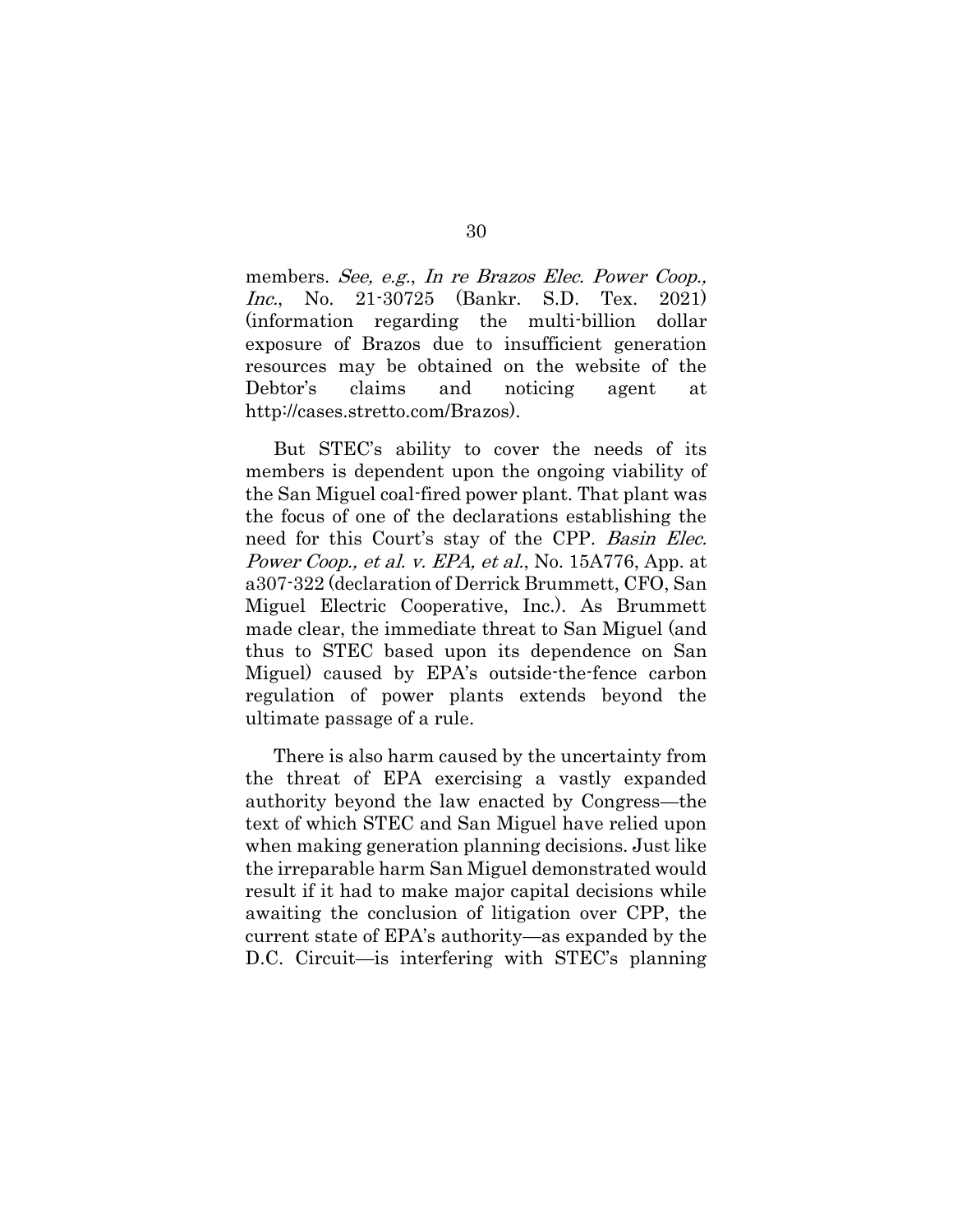decisions. The regulatory uncertainty also increases STEC's costs: it creates reluctance in investment in fossil-fuel-fired assets, including performance improvement. Thus, even attempting to comply with EPA's newly discovered authority will prove difficult for financial reasons.

In a world where tight grid conditions mandate that STEC continue to make capital investments in its generation resources, the D.C. Circuit's endorsement of regulatory decisions that would ignore sourcespecific factors and grossly exceed the limits imposed by Congress in the CAA puts into question whether the investments STEC, San Miguel, and other cooperatives make in their plants will be wasted if those assets are forced to retire before the end of their useful lives.

Other Amici share similar concerns. For example amicus AEPC operates a single power plant that supplies its members. As part of the initial Regional Haze program, AEPC converted one of its two large coal units to natural gas. Under D.C. Circuit's view, EPA may require AEPC to shut down its remaining coal unit (because coal is not the "BSER"). This leaves AEPC substantially dependent upon natural gas generation with no backup for its system if the single gas line supplying its facility goes down. Nor is it certain that the primary transport line in the area has sufficient capacity to support conversion of the remaining coal unit. Surely these are the type of source-specific concerns that Congress intended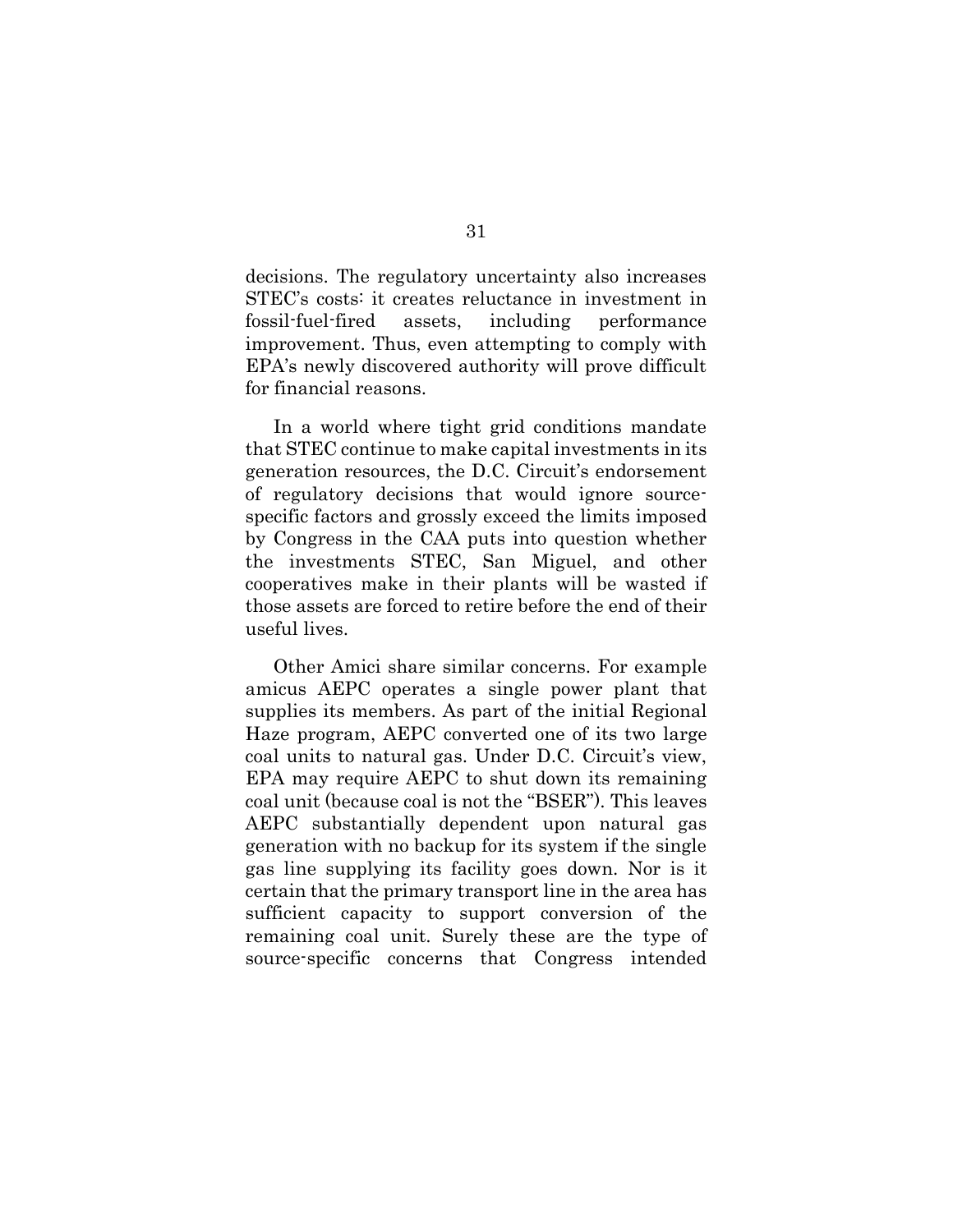States, as the standard setters, to consider in reaching their decision and it is unreasonable to infer that EPA can bypass that State consideration.

Amicus BPI provides a powerful example of another concern as its history is illustrative of the type of investments that Amici have made to comply with prior federal mandates that would be jeopardized by the D.C. Circuit's expansion of the EPA's authority. BPI invested \$185 million to install selective catalytic reduction systems to remove nitrogen oxides air emissions at its two coal units in 2003, and approximately \$70 million of that investment is yet to be recovered during the units' useful lives. BPI also invested \$674,000,000 to install flue gas desulfurization systems to remove sulfur dioxide air emissions at its units in 2008 and 2011 to comply with federal mandates, and approximately \$421 million of that investment is yet to be recovered during the units' useful lives. BPI very recently needed to invest approximately \$53 million to comply with recently promulgated EPA rules governing coal combustion residuals (CCRs), i.e., fly ash and bottom ash, nearly all of which is yet to be recovered. BPI also anticipates the need to invest another approximately \$45 million over the next several years to comply with EPA rules on water intake and wastewater discharge.

In addition to the textual arguments noted above and the unique significance of that statutory text to electric cooperatives, a third compelling reason Congress is "especially unlikely" to have delegated the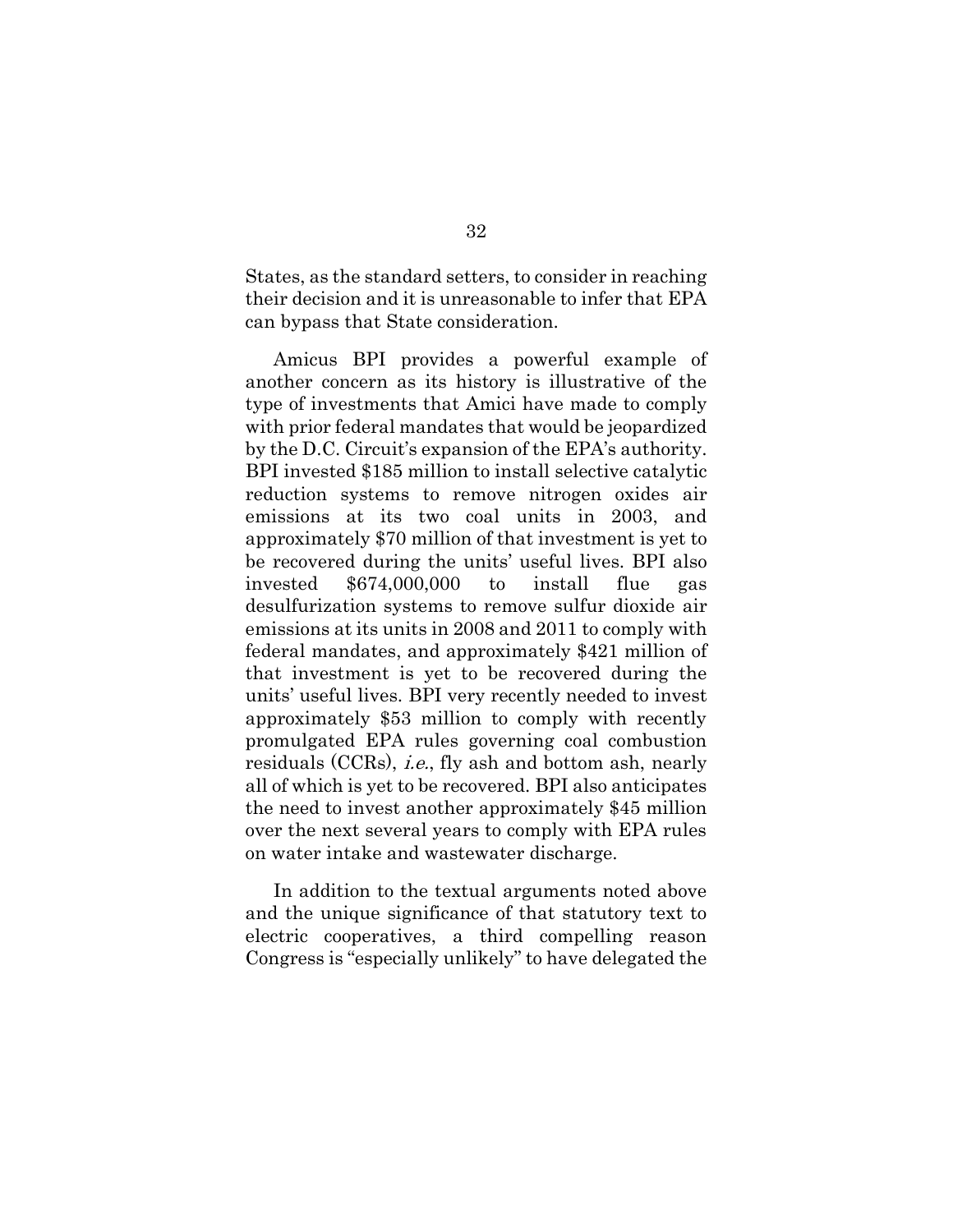<span id="page-40-5"></span><span id="page-40-1"></span><span id="page-40-0"></span>expansive authority over the electric grid is the fact that EPA has "no expertise" in electricity generation, transmission, or reliability. King, 576 U.S. at 486. Plainly, energy "grid reliability is not a subject of the Clean Air Act and is not the province of EPA." Del. Dep't of Nat. Res. & Envt'l Control v. EPA, 785 F.3d 1, 18 (D.C. Cir. 2015). In an opinion noting that EPA had inadequately analyzed the impact of its decision on the Texas electric grid, the Fifth Circuit emphasized that "EPA has no expertise on grid reliability." State of Texas, et al. v. U.S. E.P.A., No. 16-60118, Order Granting Stay at 39 (5th Cir. 2016). As shown above, grid reliability is far too important for Congress to have implicitly left it to the whims of a federal agency with no expertise in the field. Cf. UARG, 573 U.S. at 318 (in the context of applying the major questions doctrine, explaining that EPA is not compelled to regulate in a manner "extreme, counterintuitive, or contrary to common sense") (citation omitted); cf. 42 U.S.C. § 8301 (explicating requiring nation-wide generation fuel shifting and providing federal agencies explicit authority to further the purposes of the Act).

### <span id="page-40-4"></span><span id="page-40-3"></span>III. THE D.C. CIRCUIT'S DECISION SEPARATELY VIOLATES THE ANTI-COMMANDEERING DOCTRINE.

<span id="page-40-2"></span>The anti-commandeering doctrine flows from the "incontestable [proposition] that the Constitution established a system of dual sovereignty," Printz v. United States, 521 U.S. 898, 918 (1997) (quotation omitted), under which the States retain "'a residual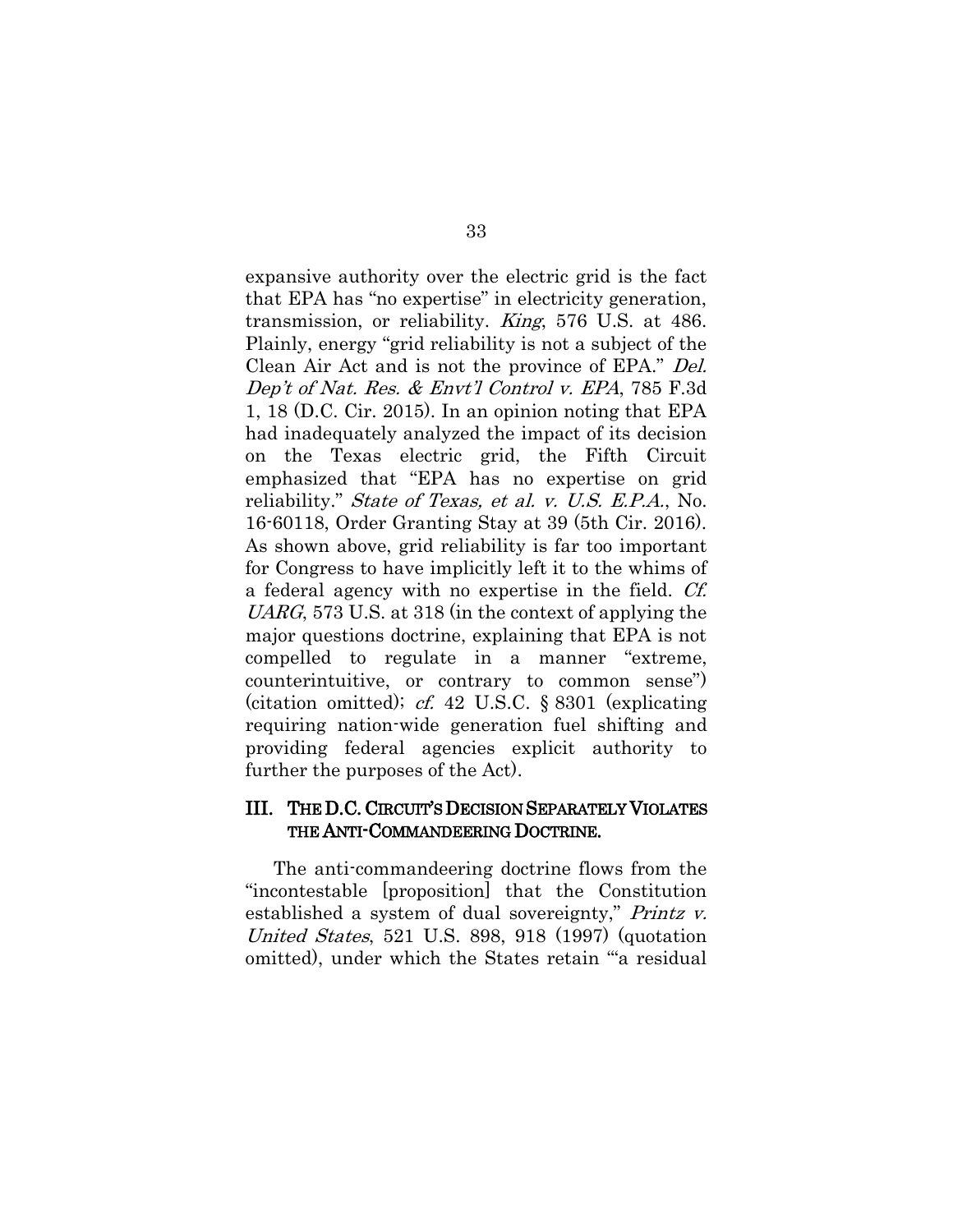<span id="page-41-3"></span>and inviolable sovereignty,'" id. at 919 (quoting The Federalist No. 39, at 245 (James Madison)). Rather than serve as instruments of the federal government, the States "remain independent and autonomous within their proper sphere of authority." *Printz*, 521 U.S. at 928.

<span id="page-41-2"></span><span id="page-41-1"></span>Put simply: "The Federal Government may not compel the States to enact or administer a federal regulatory program." New York v. United States, 505 U.S. 144, 188 (1992). Congress thus has no authority to "'commandeer[] the legislative processes of the States by directly compelling them to . . . enforce a federal regulatory program.'" Id. at 176 (quoting Hodel, 452 U.S. at 288. The Court has described "[f]ederal commandeering of state governments [as] a novel phenomenon," which, quite notably, the Court "first experienced [in] the 1970s, when the Environmental Protection Agency promulgated regulations" imposing impermissible obligations on the States. Printz, 521 U.S. at 925. This case once again presents an instance of impermissible EPA encroachment into the proper role of the States in our dual-sovereignty system.

<span id="page-41-0"></span>The CAA itself established a system of cooperative federalism for the prevention and control of air pollution in which Congress assigned the States, rather than EPA, the primary role as to existing sources. E.g., AEP, 564 U.S. at 424-28. As detailed above, section 7411(d) requires States to determine and submit to EPA for approval standards of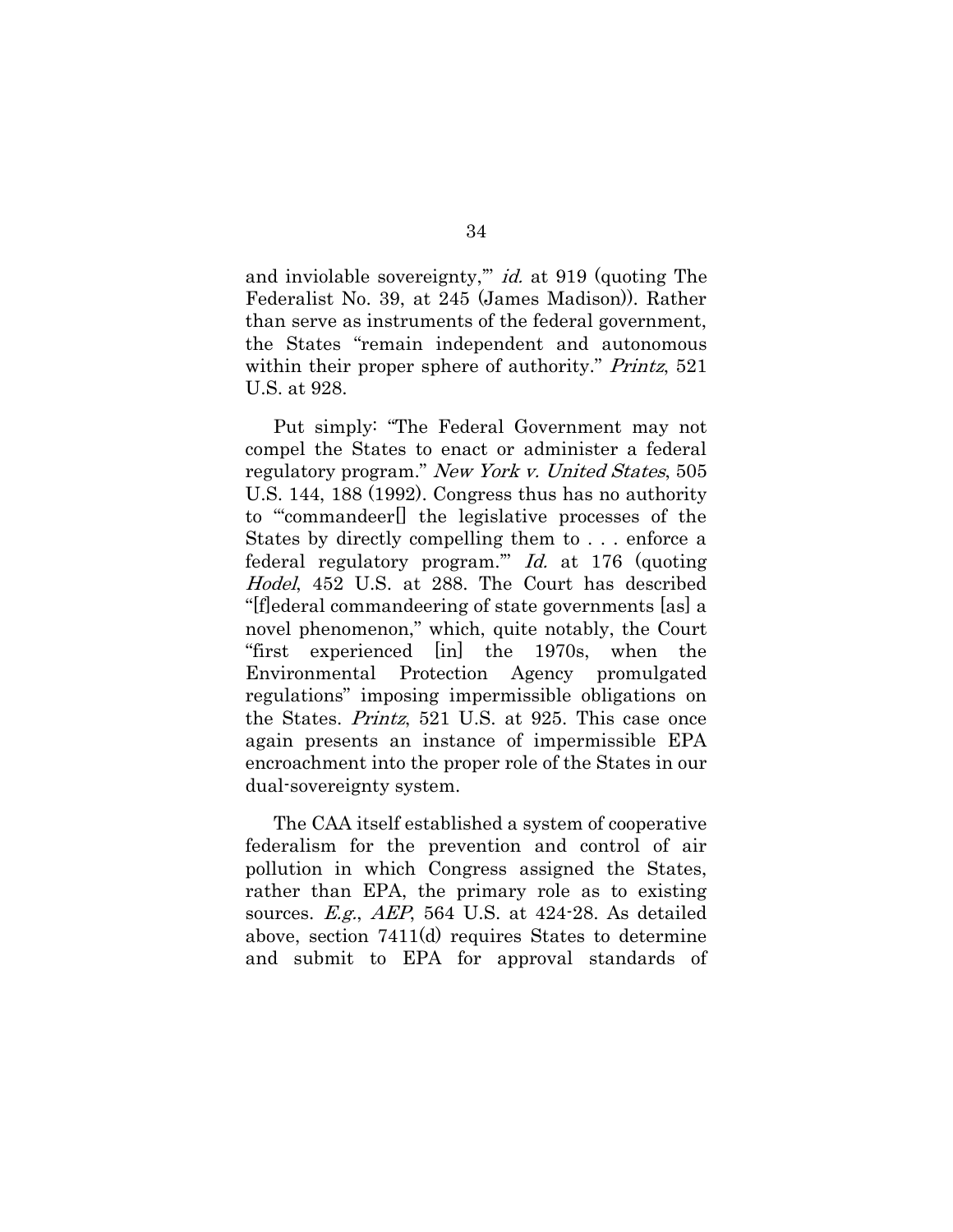<span id="page-42-0"></span>performance for existing stationary sources, and EPA "shall permit" States to "take into consideration, among other factors, the remaining useful life of the existing source to which such standard applies." 42 U.S.C. § 7411(d)(1); see supra Part I.A.1.

The D.C. Circuit's decision destroys the balance struck by Congress. It permits EPA to impose nationwide emissions limitations that the States would then be forced to implement through their section 7411(d) plans. By eliminating the States' authority to set standards for existing sources and to consider the factors the CAA permits them to consider, the D.C. Circuit's decision would impermissibly turn the States into mere instruments of the federal government. And by authorizing EPA to impose nationwide standards on existing sources without regard to individualized, local considerations, the decision displaces the flexibility inherent in the cooperative federalism Congress established with coercive federalism.

As noted above, contrary to the D.C. Circuit's claims of "flexibility," the CPP is a compelling example of how the D.C. Circuit's opinion gives license to EPA to create emission limitations based on unreasonable assumptions about what each State can accomplish without each State having the ability to adjust those assumptions and ensure that the statutorily required source-specific factors, including remaining useful life, are addressed.